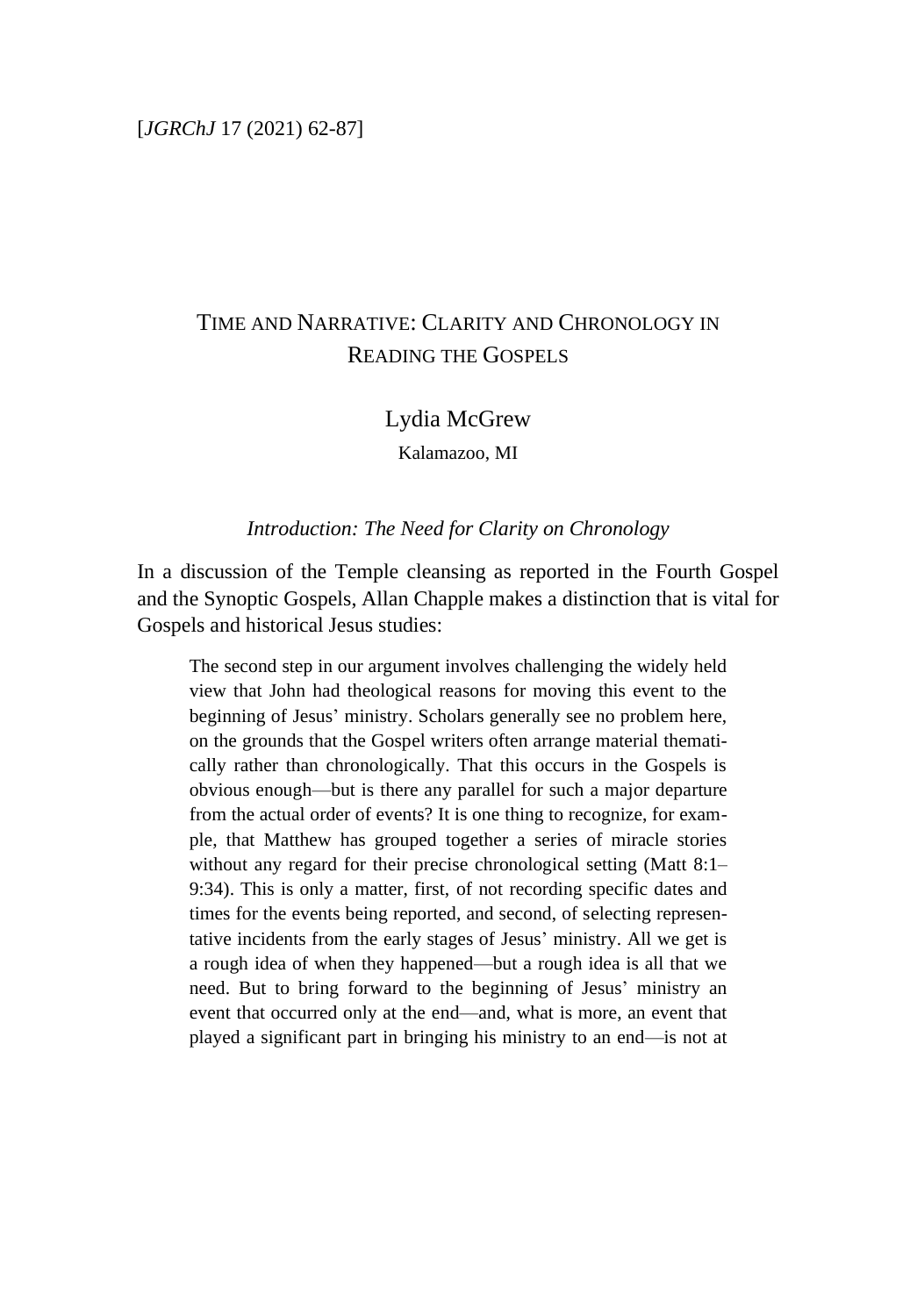all the same kind of thing. This does not give us just a rough idea of what happened; it gives us the wrong idea.<sup>1</sup>

The distinction emphasized in this paper is what Chapple calls 'giving a rough idea' versus 'giving a wrong idea' about chronology.

In this article I will not argue for any one position concerning such matters as, for example, whether or not John moved the Temple cleansing or whether or not Matthew or Mark moved the cursing of the fig tree. Instead, I will lay out some careful distinctions among ways that an author could narrate chronology and will argue for the importance of being more consistent and explicit in maintaining these distinctions. If an author wishes to say that John did move the Temple cleansing, what exactly does that mean? Is the idea that John merely narrated the cleansing at an earlier point in his Gospel than the Synoptics do or that he changed the time of the event within the *world* of his narrative? If a scholar tells us that ancient people did not care much about chronological accuracy or that they did not expect chronological narration, what exactly does that mean? And is there evidence to support the generalization? The latter question depends upon the former, for one might have evidence to support an ancient tolerance for one narrative practice (giving a rough idea about chronology) but not for the other (giving the wrong idea about chronology).

I present a distinction between concepts that I dub achronological narration and dyschronological narration and argue that a failure to maintain this distinction explicitly has led to unclarity in scholarship, misunderstanding between modern scholars and misapplication of the work of ancient authors. Adverting explicitly to this distinction will be helpful in producing clarity, regardless of what position one takes on specific passages. I suggest that anyone writing on this topic should adopt this distinction and state explicitly which kind of narration is in view when discussing hypotheses about an author's chronological practice.

## *Four Ways to Narrate Time*

When I speak of chronology throughout, this category includes both time ordering and amount of time. While a majority of alleged chronological dis-

1. Allan Chapple, 'Jesus' Intervention in the Temple: Once or Twice?', *JETS* 58 (2015), pp. 545-69 (551).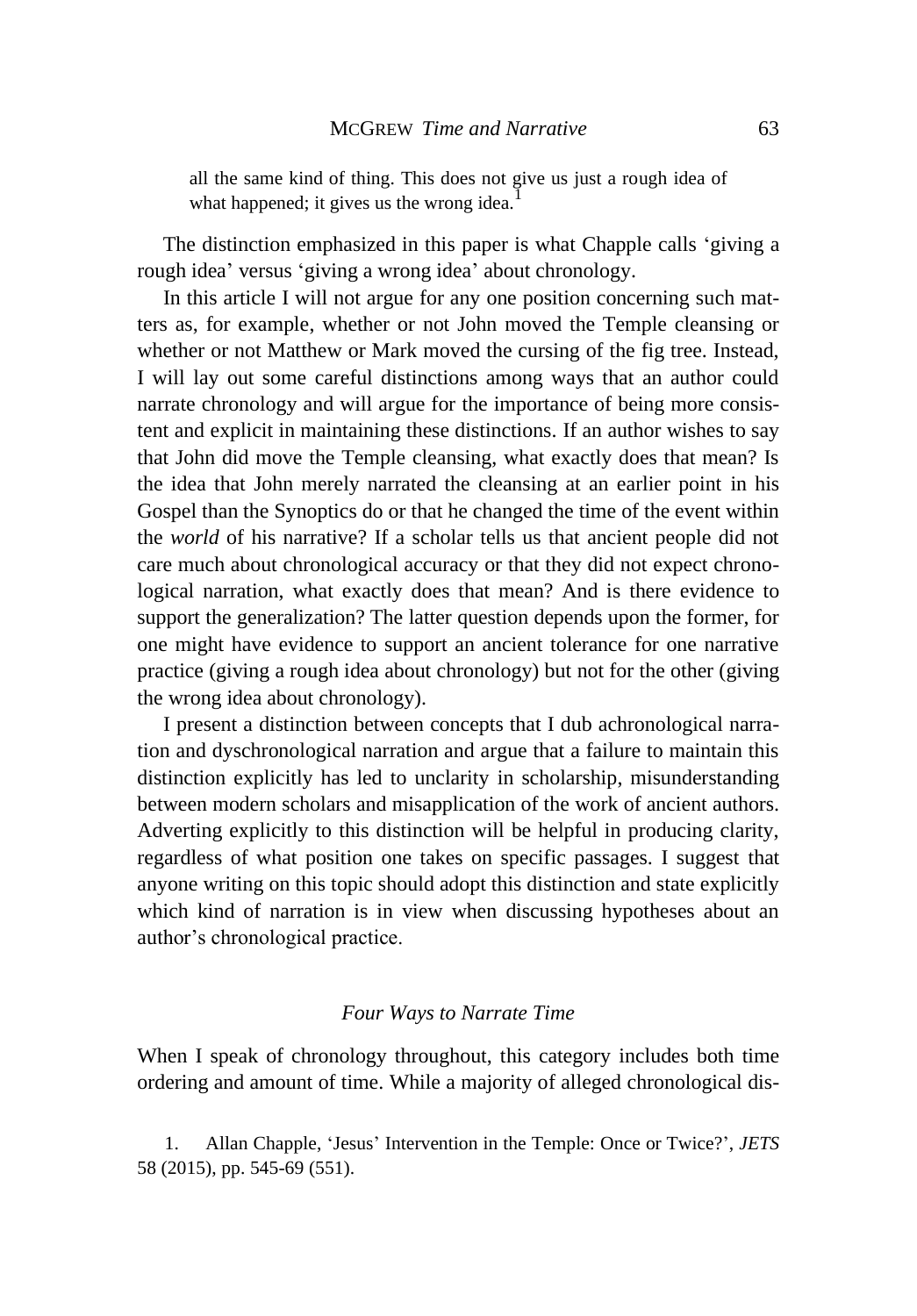crepancies in the Gospels concern time ordering (which event happened first, second, etc.), some concern how much time a series of events took. Sometimes alleged discrepancies arise when (it is claimed) one document implies or states that a series of events took only a single day while another states that they were spread over a longer period of time. A well-known example is the rushed appearance of Lk. 24.44-52 as compared with the forty days mentioned in Acts 1.3.

While the discussion will focus most upon two ways to narrate about time, we must consider four ways to do so, as follows.

(1) The author intends to imply or state a chronology and gets it right. That chronology corresponds to the way that things literally happened historically.

(2) The author intends to imply or state a chronology and gets it wrong by accident. The chronology does not correspond to the way that things happened historically, but the author does not know this. The document contains an ordinary error.

(3) The author intends to imply or state a chronology, it does not correspond to historical reality, and the author knows that. The author intends to change the chronology in the apparently realistic *world* of the narrative. I will dub this dyschronological narration.

Note that this definition of dyschronological narration is compatible with but does not entail an authorial intention to deceive the audience. The audience may or may not take the chronology seriously and be confused. The definition by itself leaves open either possibility. It would be possible under this definition for the audience to take the story's chronology lightly (perhaps due to genre considerations) and hence not to be misled, though it is also possible that they take the work to be giving chronological information. All that this definition says is that the author intentionally changes the chronology in an invisible way in the story as narrated. Dyschronological narration could be attempted deception, but whether it is or not depends on other factors.

(4) The author does not intend either to imply or to state a chronology in the story concerning the event or series of events in question. If an interpreter thinks that chronology is intended, this is due to a misunderstanding. I will dub this achronological narration.

The first two of these do not require much explanation. In the case of biblical documents, the hypothesis of ordinary error would run afoul of some scholars' commitment to inerrancy. But these categories are meant to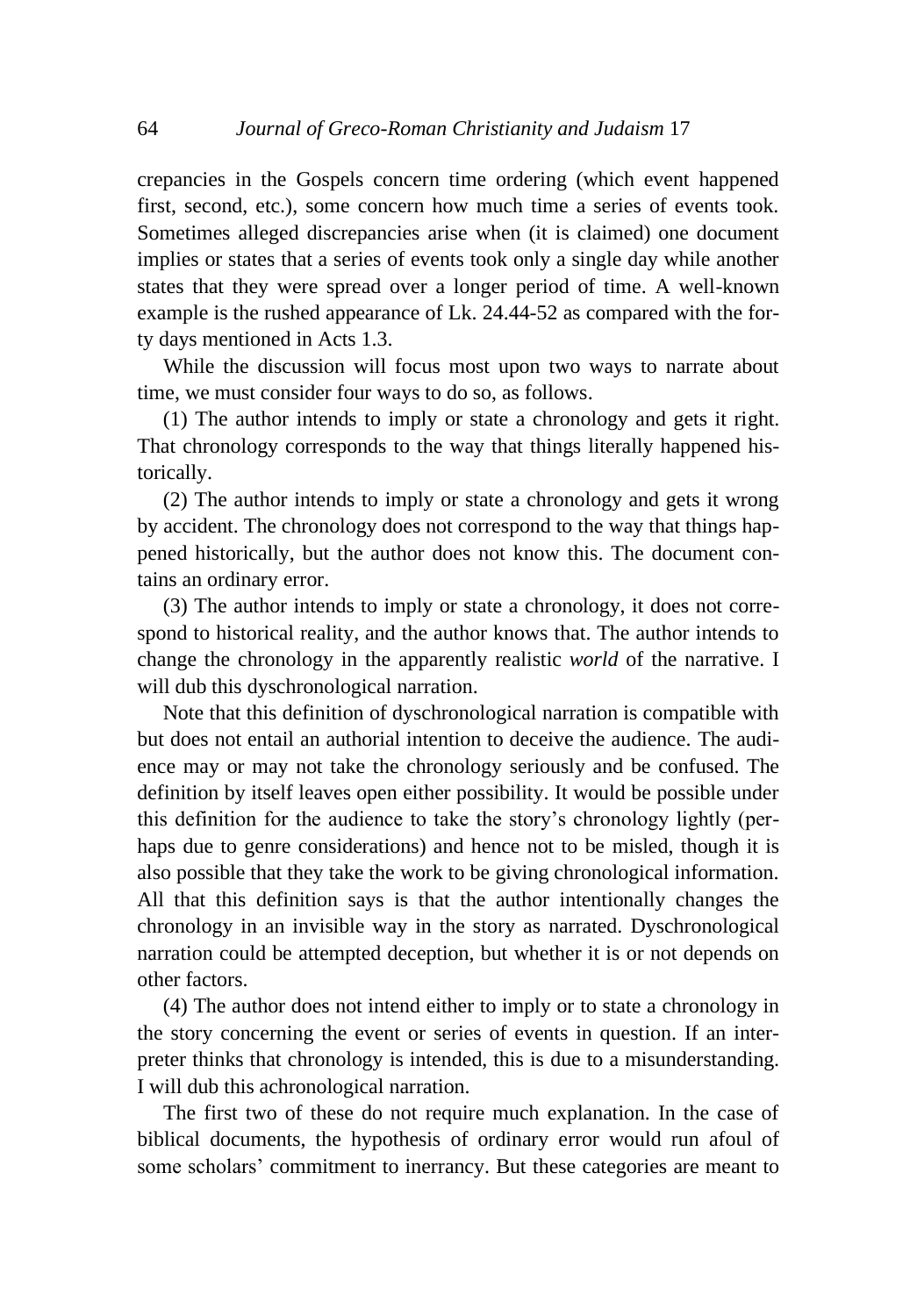be applicable to non-biblical literature as well, and not all scholars are committed to inerrancy even for biblical documents.

I stress the repeated phrase 'imply or state'. It is not the case that all inexplicit or not fully explicit chronology is ipso facto achronology. Suppose that real events happened at least approximately corresponding to those told in a given narrative. An author who deliberately narrates those events in a certain order with the intention of implying a chronology (in the story) that the author knows to be contrary to fact is narrating dyschronologically, even without explicit time indicators. Implied chronology can constitute dyschronology.

Epistemologically, it can of course be difficult to tell whether an author intends to imply a chronology. Explicitness admits of degrees. There may be details that intentionally point to a chronological order even if the author does not say, 'First … second' or 'On this day … on the next day'. Reasonable readers may differ about how clearly a document indicates chronology. The scholar who argues for achronological narration, on the grounds that a sentence does not contain a temporal indicator, may be accused of pettifogging, while the scholar who insists that the author is saying that events took place in just this one way may be accused of jumping to conclusions.

It is also important to maintain a distinction between epistemology and ontology. Whether or not an author is trying to make the events in the document have a certain order (or take a certain amount of time) lies in the author's intention. We try to discover that intention, in part, by looking for time indicators in the story. The absence of explicit temporal indicators can be a sign of achronological narration, but that does not mean that the absence of explicit indicators constitutes achronology.

Even if multiple authors are trying to indicate a chronology (implicitly or explicitly), and even if there is an initial appearance of discrepancy, it still does not follow that either author is narrating dyschronologically. We may reasonably decide that, appearances to the contrary notwithstanding, two different, intentionally chronological narratives can be reasonably harmonized. This would mean that both authors put a chronology into their stories and got it right (1). A common way of deciding this is to conclude that two events happened that were only generally similar. Or we may reasonably decide that one author or another made an ordinary mistake (2).

Suppose that we are strongly convinced on other grounds that the narratives cannot be both chronological and harmonized ([1] cannot be the case for both authors). Then, in general, the more confident we become that all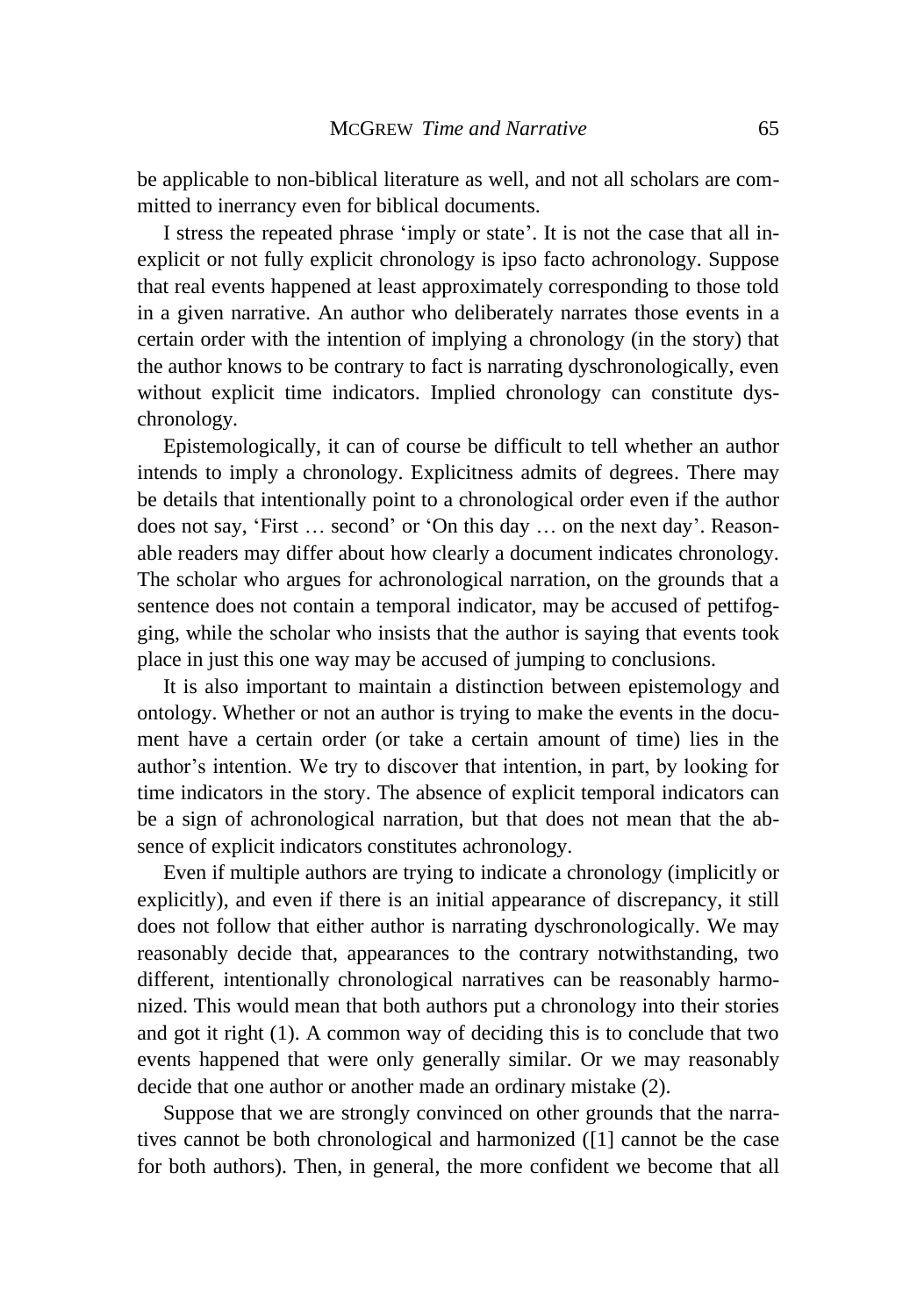of the authors wish to imply or state a chronology ([4] is not the case for any author), the more we will be forced to choose ordinary error (2) or dyschronological narration (3).

The decision among these alternatives may take place in cycles. A scholar may start out convinced on other grounds that Jesus did not cleanse the Temple twice ([1] is not possible for the Temple cleansing in both John and the Synoptics). He then begins examining the other possibilities. Perhaps he is convinced, due to considerations of traditional authorship, that neither the Synoptic authors nor John could have made an ordinary mistake ([2] is not possible). He considers achronological narration but concludes that all of the Gospel authors are either strongly implying or explicitly stating the time of the cleansing ([4] is not the case, either in John or in the Synoptics). He therefore concludes that someone has narrated dyschronologically (3) and settles on John, basing this conclusion on the premise that John was especially likely to sacrifice historicity for theological symbolism.

A further movement may take place. Suppose that, upon re-examination, the scholar concludes that it is unlikely on independent grounds that any of the authors narrated dyschronologically ([3] is highly improbable). Perhaps, for example, he changes his mind about John's willingness to sacrifice historical accuracy for theological reasons. He might then revisit the question of whether there were two Temple cleansings.

I am not endorsing any of these specific conclusions but merely illustrating how having these distinctions in hand assists a rigorous consideration of evidence for and against various options.

#### *Clarity and Unclarity in Commentary*

Gospel scholars are aware of what I have called achronological narration. The attribution of achronology to an author, often under the heading of topical narration, is a staple of (especially) evangelical scholarship, and in its own way, it is a form of traditional harmonization. It does not take the form of doubling events, but the claim that an author has narrated without chronology allows the semantic content of multiple narratives to be literally true. Here, for example, is Craig Blomberg's explanation of the minor difference in order between Luke's and Matthew's versions of the temptations in the wilderness: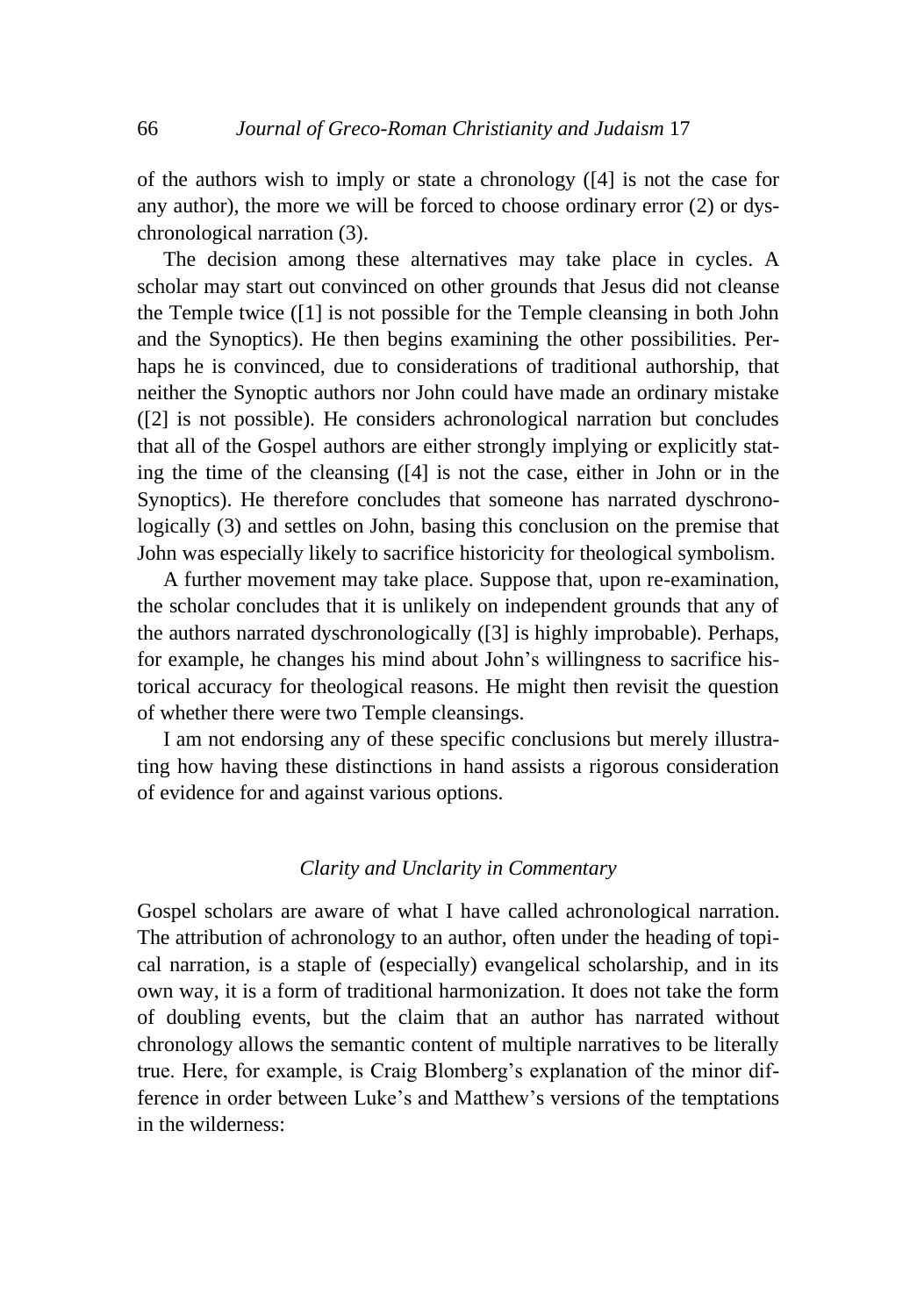Matthew and Luke each present three distinct temptations the devil employed  $\ldots$  Matthew presents these in the order (1), (2), (3), while Luke has  $(1)$ ,  $(3)$ ,  $(2)$ . Yet like so many places in the Gospels ... where the order of events varies, at least one of the divergent accounts does not make any claims to being in chronological order. Here Luke 4:5 and 9 begin the second and third temptations simply with the Greek conjunctions *kai* and *de* ('and' and 'but'), which imply no necessary temporal sequence ...<sup>2</sup>

Similarly, John Wenham expressly invokes the idea of achronological compression—narrating briefly and inexplicitly about time length without meaning to imply a short time period—when discussing the question of when events happened at the end of Luke 24:

Luke at this point leaps ahead and spans the whole fifty day period from Easter to Pentecost in ten verses …. He is not packing into one day or even into one day and one night all the events between resurrection and ascension ...<sup>3</sup>

D.A. Carson notes that the arrangement of some narrative portions in Matthew's Gospel is topical and explicitly contrasts this with chronological arrangement: 'Matthew's arrangement of the pericopes in chs. 8–9 is demonstrably topical, not chronological.<sup>4</sup>

Blomberg goes so far as to suggest a strong epistemological principle when chronology is inexplicit:

[I]f one applies the principle of assuming a chronological connection between two portions of the Synoptics only when the text explicitly presents one, then the apparent contradictions of sequence vanish.<sup>5</sup>

2. Craig L. Blomberg, *The Historical Reliability of the New Testament: Countering the Challenges to Evangelical Christian Beliefs* (Nashville: B. & H. Academic, 2016), pp. 62-63.

3. John Wenham, *Easter Enigma: Are the Resurrection Accounts in Conflict?* (Eugene, OR: Wipf & Stock, 2005), p. 107.

4. D.A. Carson, 'Matthew', in Tremper Longman III and David E. Garland (eds.), *The Expositor's Bible Commentary: Matthew and Mark* (Grand Rapids: Zondervan, rev. edn, 2010), pp. 23-670 (233).

5. Craig L. Blomberg, *The Historical Reliability of the Gospels* (Downers Grove, IL: IVP Academic, 2nd edn, 2007), p. 169.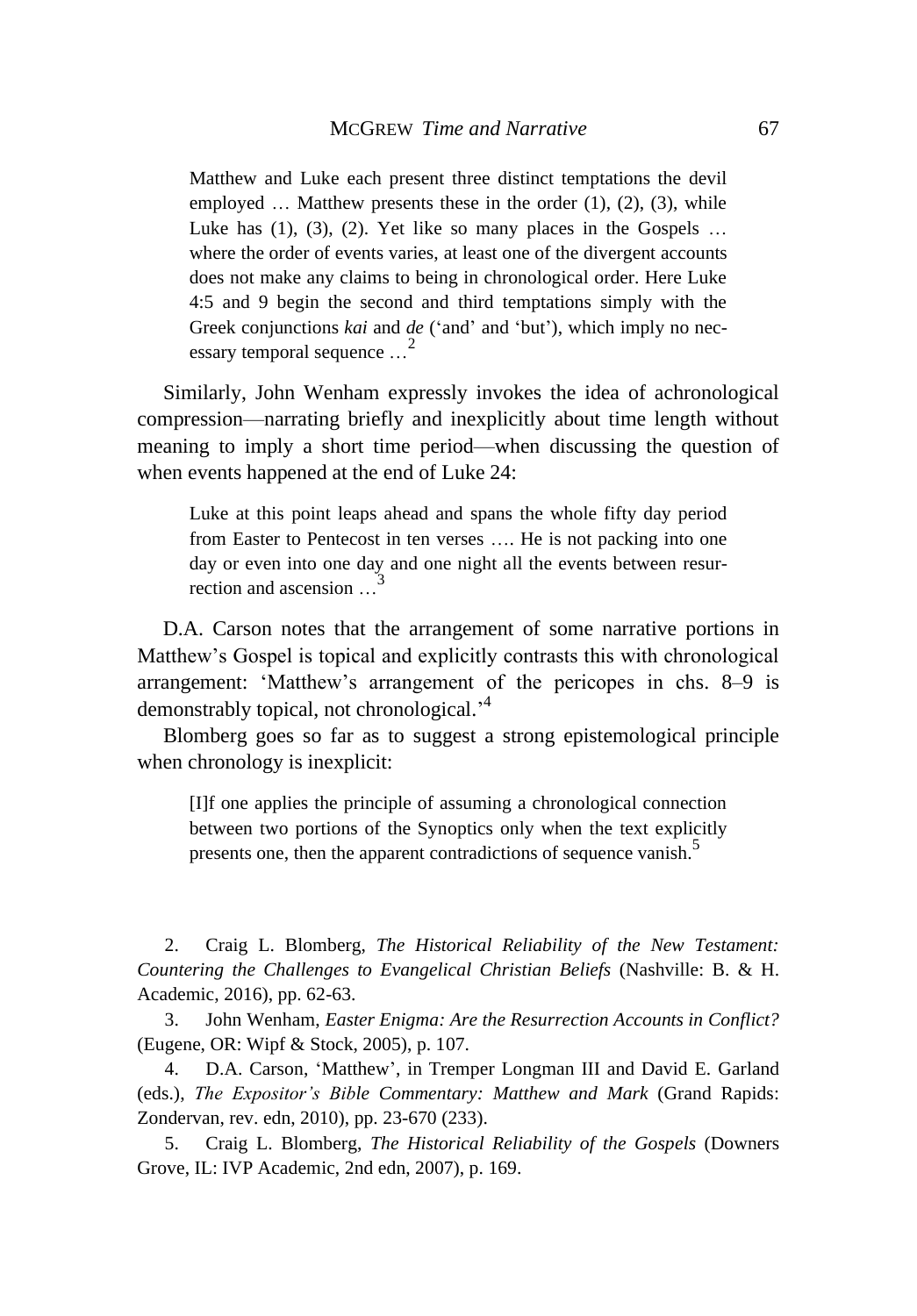Blomberg is not saying that inexplicitness in chronology *constitutes* an absence of chronological intention, but he is proposing a methodological principle. One might argue that the principle as stated is too strong, especially since explicitness and implication can come in degrees. But Blomberg's point shows that achronological narration is not a new scholarly category.

These references to achronological narration in the scholarly literature help to pre-empt a potential objection to the distinction between achronology and dyschronology. Someone might claim that the distinction itself is anachronistic and overly analytical, a modern imposition that would not have been understood by the ancient mind (in a later section I will show that St. Augustine explicitly discusses achronological narration). If one acknowledges that topical narration (as opposed to chronological narration) is a legitimate interpretive category, there is no principled objection to the distinction between achronological and dyschronological narration.

We can see the same point by considering common scholarly claims that an author has changed the time of an event. In the very nature of the case, such changes are deliberate.<sup>6</sup> This is all the more true when the theory in question is that the author did so for a symbolic or dramatic reason. Here, for example, is Jörg Frey's statement, fairly typical among mainstream scholars, about John's moving the Temple cleansing:

The first Passover in 2:13 is linked with the episode of the cleansing of the temple, and when the evangelist transfers this episode from its passion context to the beginning of Jesus' ministry, he has to mention a reason for his appearance in Jerusalem, the Passover festival. Accordingly, a 'first' journey of Jesus is created by a literary operation without reference to any tradition of an additional festival journey. This journey also provides the setting of the encounter with Nicodemus … with the concluding discourse and for the traditional information about Jesus' longer stay in the Judean territory …. The return journey, then, provides the framework for the encounter with the Samaritan woman and her village. John's aims when creating that journey are not focused on a more accurate representation of Jesus'

6. See, for example, Michael R. Licona's definitions of 'compression' and 'displacement' in Michael R. Licona, *Why Are There Differences in the Gospels? What We Can Learn from Ancient Biography* (Oxford: Oxford University Press, 2017), pp. 19-20.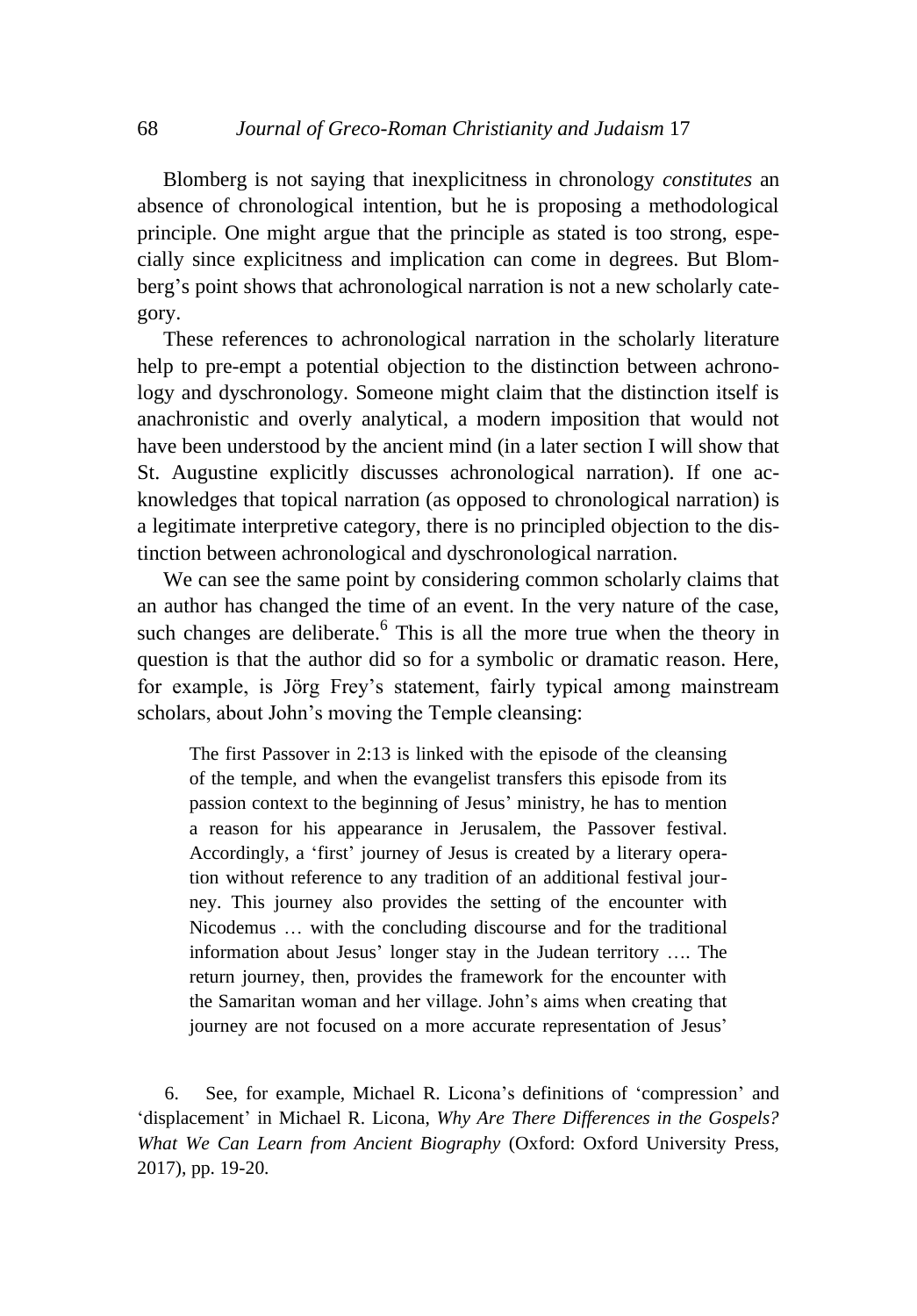travels or time frame but rather on the programmatically and dramaturgically effective transposition of the conflict in the temple to the beginning of Jesus' ministry.<sup>7</sup>

Frey attributes a sophisticated thought process to John. If the author of the Fourth Gospel did what he hypothesizes, it follows that the achronological/dyschronological distinction is not anachronistic. For, if this theory is true, John knew that his chronology was incompatible with the Synoptic one and made the change deliberately for dramatic and programmatic reasons.

Separate scholarly discussion of achronology (under the heading of topical narration) and dyschronology (under the heading of theologically motivated 'moving' of events) shows that the distinction is tacitly present in the literature. But despite this fact, scholars are at times frustratingly ambiguous when it comes to claiming that an evangelist moved or shortened events. Generalizations about what was allowed or expected by *ancient readers* are often fuzzier still. In contrast to the clear passages just quoted, we can find a number of unclear discussions of chronology that would be greatly helped if the distinction in view here were used self-consciously.

For example, here is Darrell Bock's and Benjamin Simpson's comment on the anointing of Jesus in the week prior to his death:

The next event [the anointing] John places at six days before Passover and in Bethany, where Lazarus lived. This is probably the preceding Saturday … The accounts in Matthew and Mark … probably refer to the same event, even though in those two Gospels Jesus' head rather than feet is anointed, and the event is placed after Jesus enters Jerusalem … The issue of timing may be nothing more than a different choice about where to place events tied to the end, especially given the fact that Matthew and Mark often work topically. It is quite possible that John's event matches Matthew and Mark and that the Synoptics' timing reflects Judas's act of betrayal growing out of this event.<sup>8</sup>

7. Jörg Frey, *Theology and History in the Fourth Gospel: Tradition and Narration* (Waco, TX: Baylor University Press, 2018), pp. 125-26.

8. Darrell L. Bock and Benjamin I. Simpson, *Jesus according to Scripture: Restoring the Portrait from the Gospels* (Grand Rapids: Baker Academic, 2nd edn, 2017), p. 604.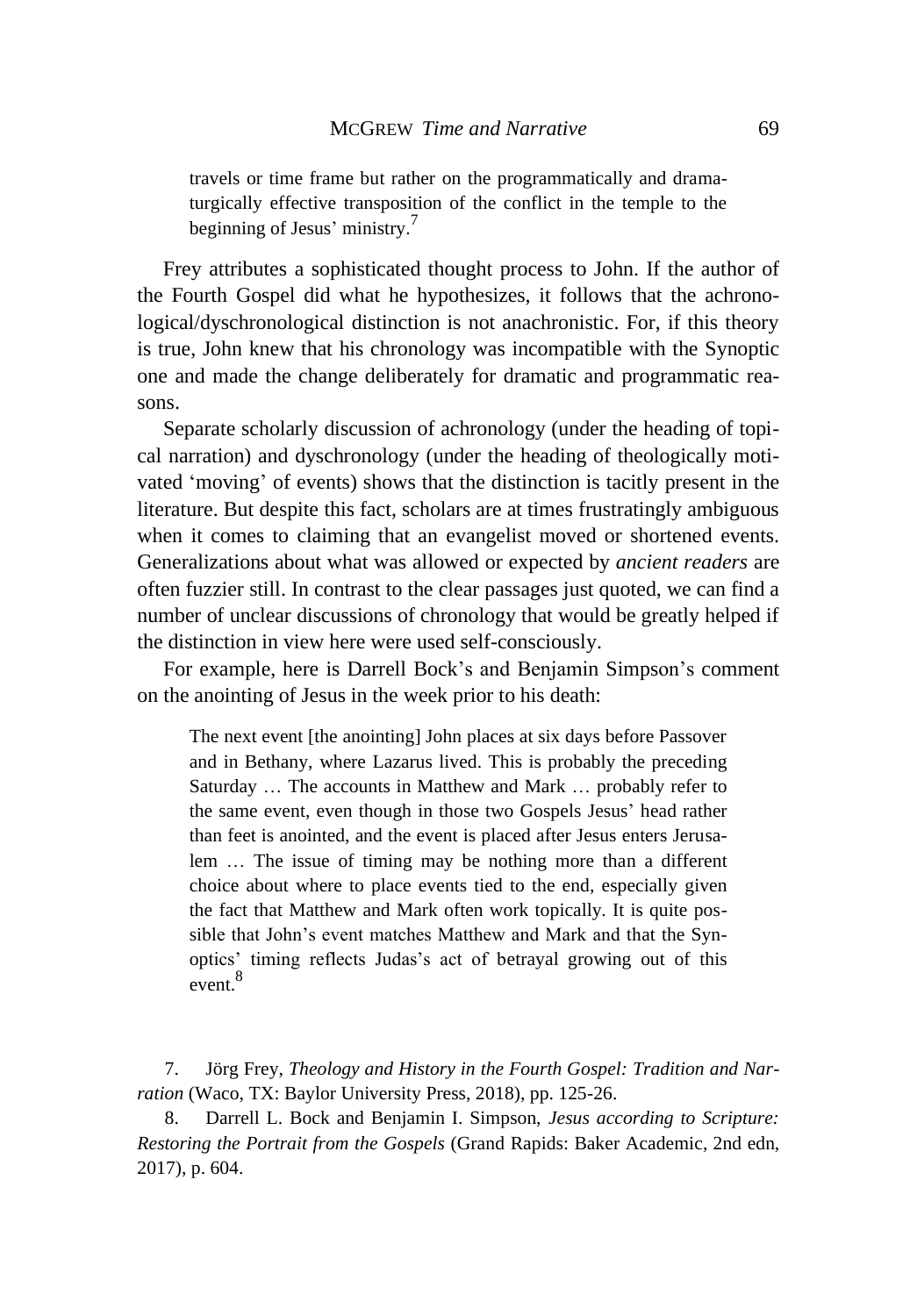#### 70 *Journal of Greco-Roman Christianity and Judaism* 17

This passage is ambiguous; it contains some indicators that seem to point to achronological narration and others that seem to point to dyschronological narration. Which are the authors hypothesizing? To begin with, they state that John places the event six days before Passover while the Synoptic authors place it after Jesus' Triumphal Entry. This appears to mean that the chronologies are incompatible. But the passage gives the rationale that 'Matthew and Mark often work topically' and speaks of 'where to place events tied to the end.' Is this placement supposed to be chronological or not? Topical narration can be contrasted with chronological narration, as in Carson, above. If Matthew and Mark are 'working topically,' does that mean that they do not intend to place the event (temporally) after the Triumphal Entry after all? After the statement that Matthew and Mark work topically, the authors state that they want to emphasize that Judas' act of betrayal grows out of this event. And indeed, one might get the impression from Mk 14.10 that Judas went immediately to the leaders and offered to betray Jesus after the anointing and the conversation there, in which he took part. The authors do not seem to mean that either Mark or John made a mere error. But on their theory, is this supposed to be topical narrative, chronological narrative, or both?

The balance of the evidence favors the conclusion that they think that an author (probably Mark) narrated dyschronologically, motivated to do so by topical considerations. But this interpretation of their meaning is somewhat conjectural.

Such ambiguity becomes more acute when we come to broad generalizations about the Gospel authors' alleged unconcern with chronology. For example, Bock and Simpson say, 'In some cases they [the evangelists] record events, especially teaching, that would have been typical of Jesus' teaching throughout his ministry. Thus, chronology often is not important to the Gospel writers.'<sup>9</sup>

To say that 'chronology often is not important' could simply mean that the Gospel authors sometimes order segments of events topically rather than chronologically. But given the excerpt above from the same work, the statement that chronology is often not important is probably intended to cover both achronological and dyschronological narration (the latter possibly motivated by topical interests), without distinguishing the two.

9. Bock and Simpson, *Jesus according to Scripture*, p. 114.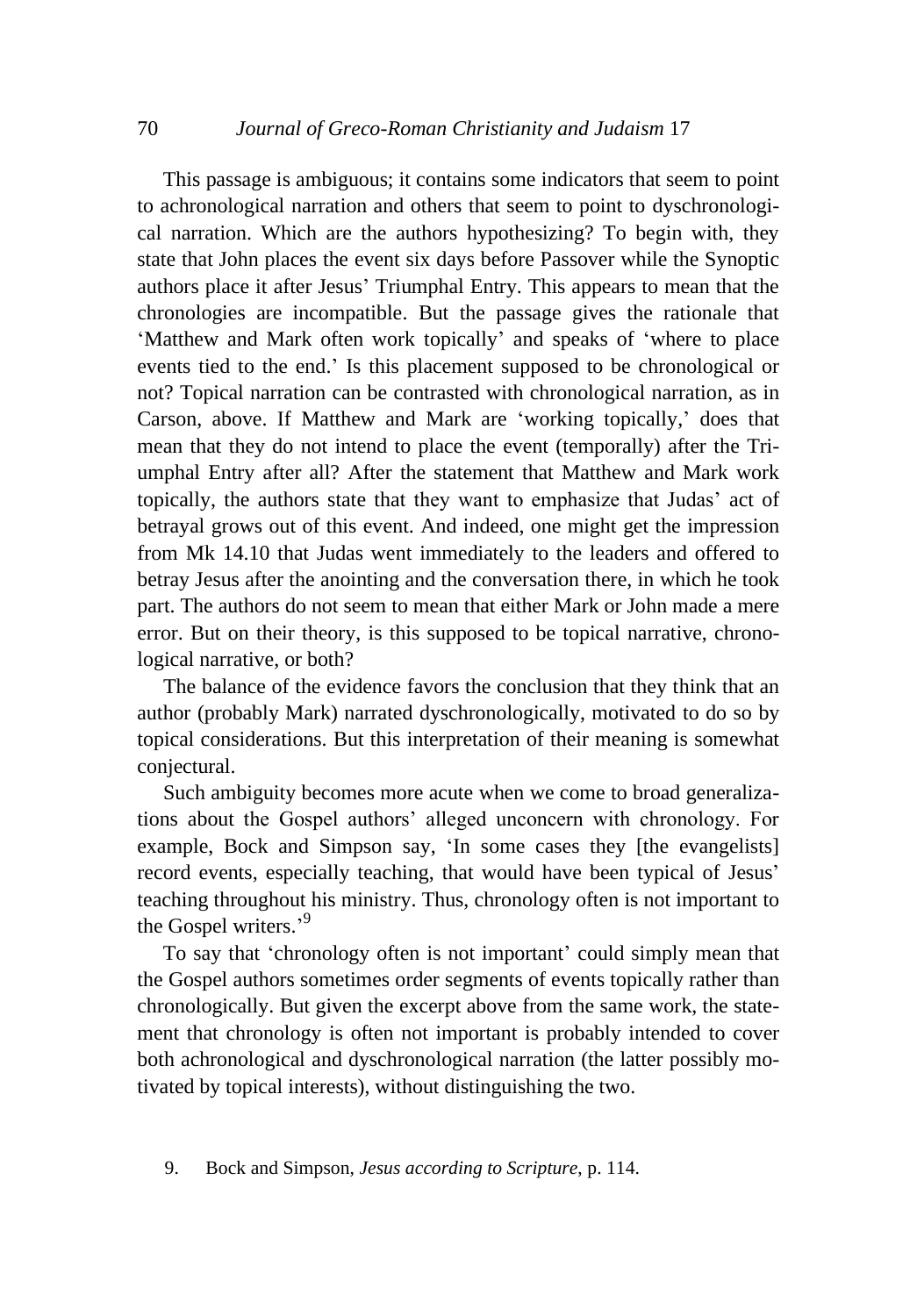In a written debate between Bart Ehrman and Michael Licona, Licona mingles achronological and dyschronological compression:

Compression was a compositional device employed on a regular basis by historians in Jesus' day … Earlier in this Detailed Response, I make mention of the conspiracy of Catiline. Once the conspiracy was made known to the consul Cicero and the Senate, actions were taken to crush it. In his *Life of Cicero* (19.1–22.2), Plutarch narrates the arraignment of the conspirators Lentulus and Cethegus as though occurring on one day (December 3), and their punishment determined and carried out on the next. However, in his *Life of Caesar* (7.3–5), Plutarch narrates the summons of Lentulus and Cethegus before the Senate, the discussion of their punishment, and their executions all being carried out as though on the same day. In reality, their arraignment took place on December 3 and their punishment was determined and carried out on December 5, with a different discussion occurring on December 4. Plutarch compresses the story some in *Cicero* and even more in *Caesar* …

Compressing stories was not a practice unique to ancient authors. Anyone who is married today knows there's a difference between the guy and girl versions of a story. Generally speaking, girls like details—and lots of them! … Guys generally like to get to the bottom line quickly and often have little patience for details that may not be relevant. They typically feel free to adapt the details a little in order to abbreviate a story or make a point clearer … [W]e guys aren't trying to distort the story and deceive our friend. It's usually the case that our friend would prefer to be spared from having to hear all of the details and instead just get what's relevant to them. Does that render 'unreliable' those of us who adapt some details of a story slightly in order to abbreviate and highlight certain points? In my opinion, it  $d$ oes not.<sup>10</sup>

While Licona's language is colloquial, his blurring of the distinction between achronological and dyschronological compression is important for scholarly reasons. The description of what Licona believes Plutarch has

10. Michael Licona, 'Licona Responds to Ehrman on New Testament Reliability'. See online: https://web.archive.org/web/20210421022051/thebestschools.org/ special/ehrman-licona-dialogue-reliability-new-testament/licona-detailed-response/.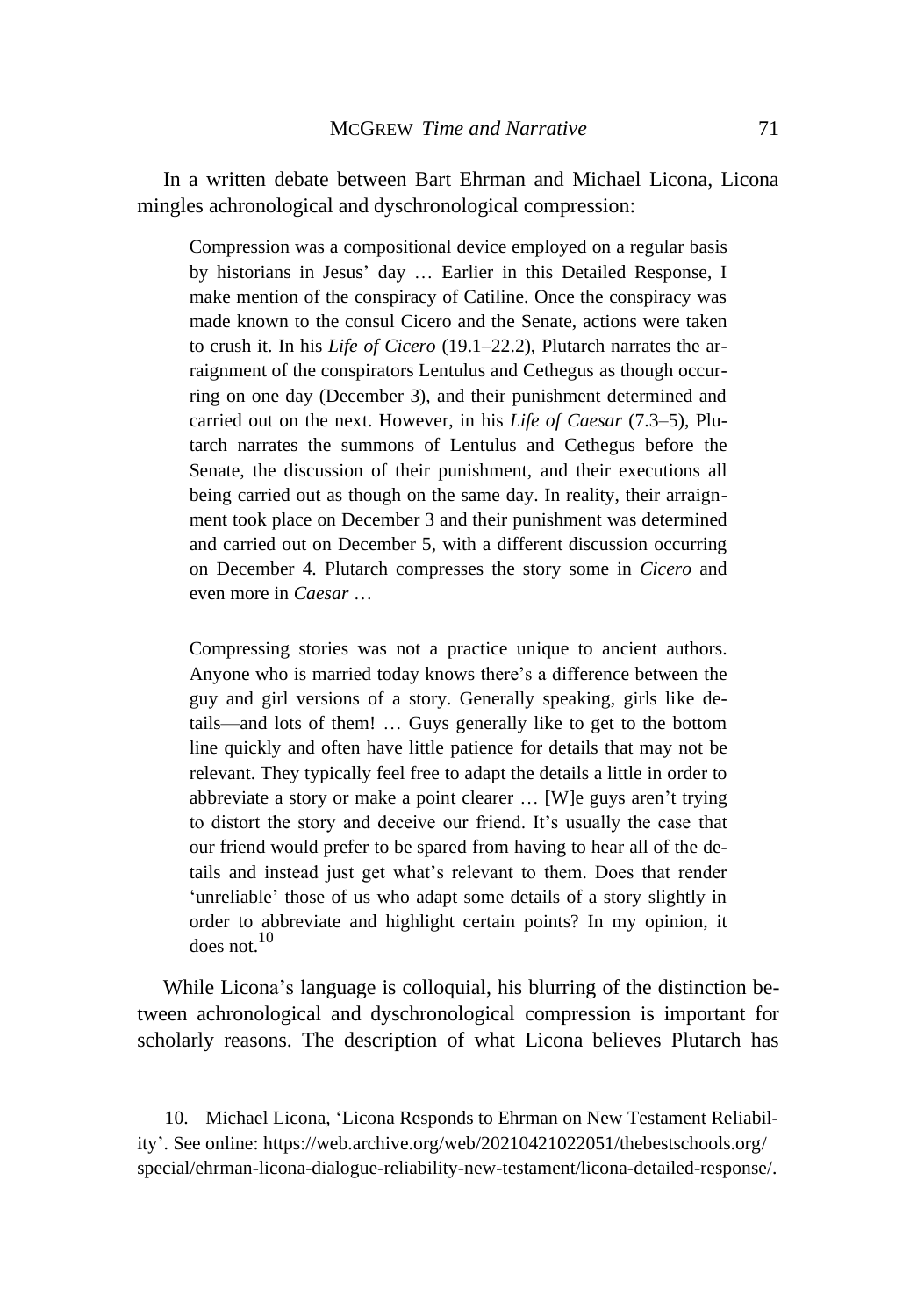done indicates that he has dyschronological compression in mind, inter alia. His definition of 'compression' in *Why Are There Differences in the Gospels?* makes this clear as well:

Compression: When an author knowingly portrays events over a shorter period of time than the actual time it took for those events to occur, the author has compressed the story.<sup>11</sup>

So does his discussion elsewhere of Luke 24. In contrast to Wenham, Licona states that Luke places all of the events after Jesus' resurrection on Easter Sunday, though Luke knows that they actually took forty days.<sup>12</sup> This is dyschronological compression.

But in the written debate with Ehrman, statements like 'guys … like to get to the bottom line quickly and … have little patience for details that may not be relevant' and words like 'abbreviate' and 'highlight certain points' give a strong impression of achronology. This conflates merely leaving out details with deliberately changing the amount of time taken by a series of events. Perhaps Licona believes that men do habitually engage in both achronological and dyschronological compression in the course of conversation. But that is a more controversial assertion than the claim that anyone (male or female) likes to leave out irrelevant details and get to the point. We would be likely to have frequent, unnecessary misunderstandings if speakers habitually altered chronology, and it is hard to believe that most people expect such deliberate alterations in informal conversation.

Craig Keener's discussion of the cursing of the fig tree mixes implications of dyschronology with comments that sound like references to achronology and citations of ancient authors who could easily be alluding to achronology. Keener first describes an apparent chronological discrepancy between Mk 11.12-25 and Mt. 21.12-13, 18-25 using a chart of differences. In Mark, he says:

- 1. Jesus curses the fruitless fig tree (11.14).
- 2. Jesus challenges the temple (11.15-17).
- 3. The next day, the disciples find the fig tree withered (11.20).

Under the Matthew reference, he says:

- 11. Licona, *Why Are There Differences*, p. 20.
- 12. Licona, *Why Are There Differences*, pp. 177, 180.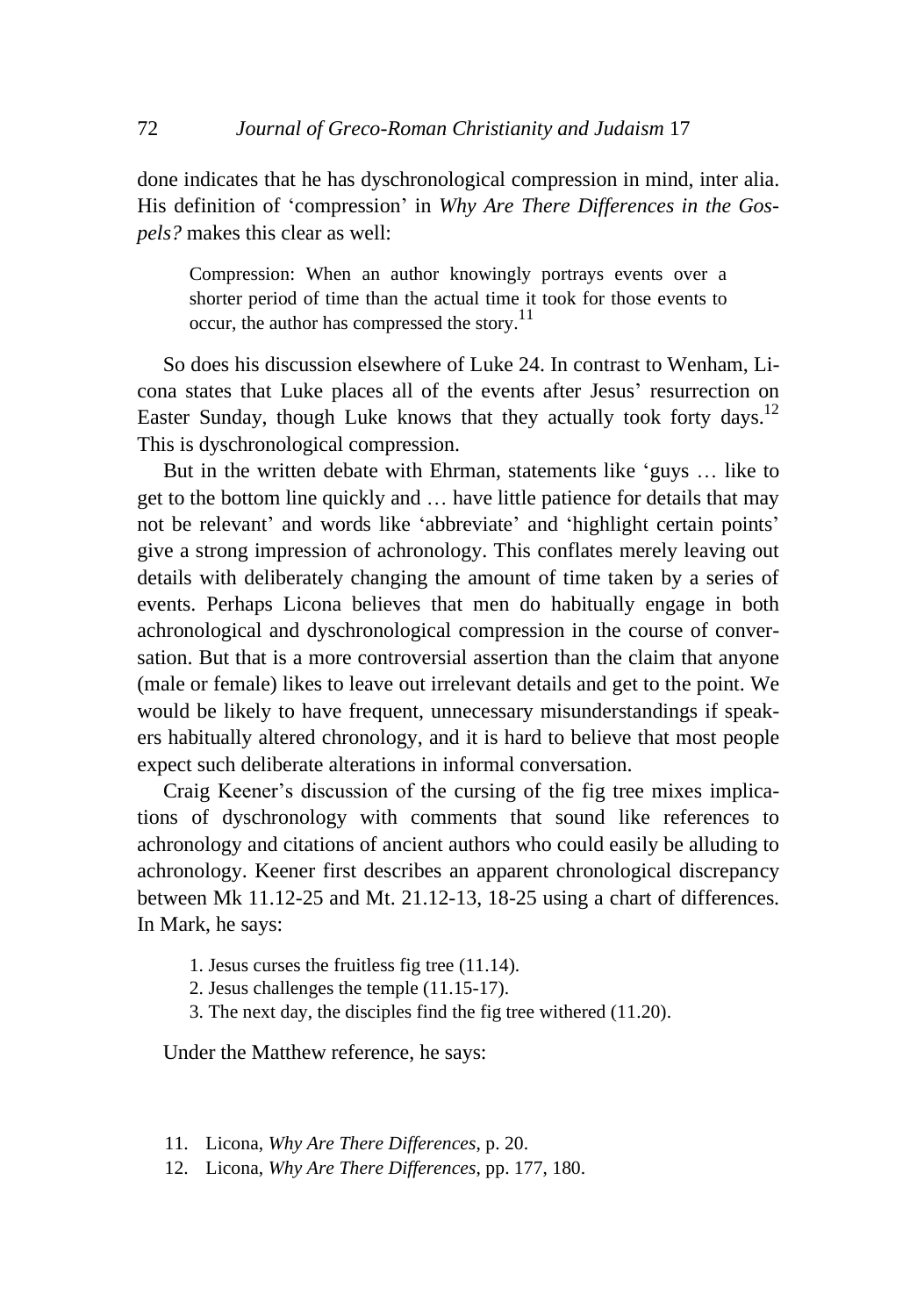2. Jesus challenges the temple (21.12-13).

1. Jesus curses the fruitless fig tree (21.19).

3. The fig tree withers at once  $(21.19)$ .<sup>13</sup>

There is at least an apparent discrepancy between the passages in Matthew and Mark. Keener's discussion seems to indicate both that (in his view) the discrepancy is irresolvable and that one author or the other has engaged in dyschronological narration.

He begins his analysis with a dismissal of any attempt at harmonization:

Did Jesus curse *two* fig trees over the course of two days, though each Evangelist mentions only one, with one withering at once and the other withering later but the disciples needing precisely the same lesson on faith, in very similar words, each time?

Is it not more respectful to the text as it stands to allow the writers their different adaptations? Mark frames the evaluation of the temple with the fate of a fruitless tree, pointing to the temple's impending demise (cf. 13:2). By contrast, Matthew, who fairly consistently prefers order, prefers to keep the event of the fig tree together in his narrative, just as he sometimes distinguishes judgments that may be blended together in his sources ...<sup>14</sup>

The only harmonization Keener considers is doubling the cursing; he never clearly considers achronology as a possibility. This is not to say that achronology is the best option. It is merely to say that Keener does not mention it, though it is a highly relevant possibility, and he does not provide evidence that a double cursing has ever been seriously suggested by a scholar.

The insistence that the fig tree withers later in Mark than in Matthew makes it clear that Keener considers the two accounts irreconcilable. Nor does he contemplate the possibility of mere error. His reference to different 'adaptations' appears to mean that one of the two authors has deliberately changed the events' chronology—dyschronological narration. But which author? He may be implying that Matthew is the one giving the true chronology by saying that Matthew 'prefers order' and that Mark is 'framing' the evaluation of the Temple.

13. Craig S. Keener, *Christobiography: Memory, History, and the Reliability of the Gospels* (Grand Rapids: Eerdmans, 2019), p. 141.

14. Keener, *Christobiography*, p. 141.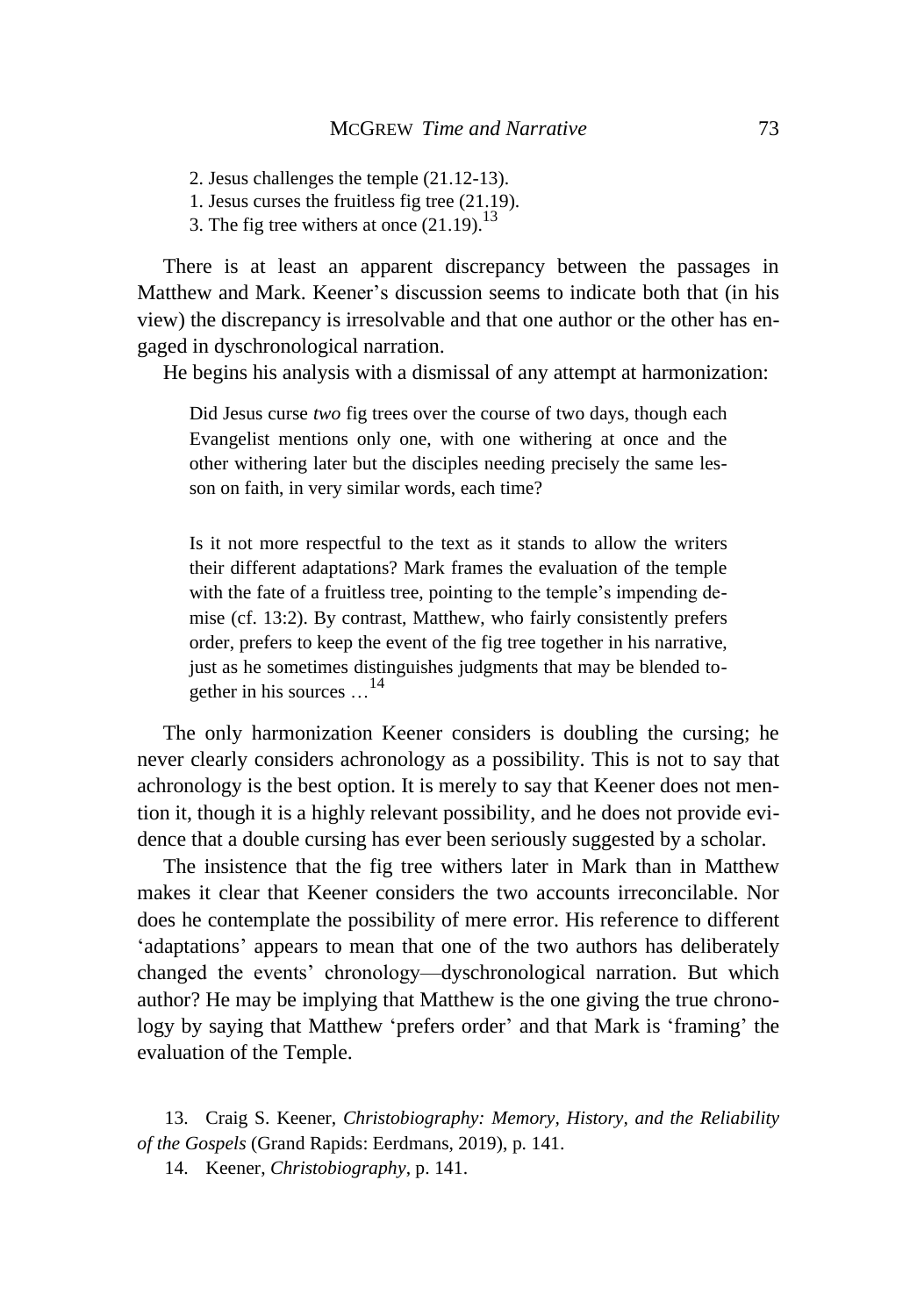The discussion becomes even more ambiguous when Keener proceeds to generalizations about ancient readers:

Ancient readers did not expect precise chronologies in ordinary biographies, so they would not demand them from the Gospels … The earliest traditions were oral, and oral performance can vary the sequence of events.

Modern readers sometimes hold the Evangelist to standards that not only deviate from ancient expectations but that modern readers do not follow in ordinary life. One professor puts it to his undergraduates this way: 'When you go home for vacation and your parents ask what did you do this semester, nobody gets out their date book and says, I did this on September 1' and the like. Someone who demands that anecdotes be recalled chronologically might appear 'anal retentive'. 15

This passage deserves analysis. In an elided portion of this passage, Keener brings in Papias and Augustine. I will defer further discussion of this use of ancient authors to a later section. Keener's conflation here between achronology and dyschronology is notable. Despite the implication of dyschronology in the cursing of the fig tree, his generalizations are readily understood as references merely to achronology. He says that readers did not expect 'precise' chronologies. But there is a difference worth retaining (as Chapple points out) between not giving a precise chronology and giving a chronology that is contrary to fact. We can well imagine that ancient readers, like many modern readers, might not demand a high level of precision in chronology, but they may have expected authors to refrain from deliberately altering chronology. To assert that they expected authors to alter chronology requires stronger evidence.

Even a significant appearance of chronological discrepancy (as in the fig tree incident) is not ipso facto evidence that audiences expected authors to change chronology. We often encounter both apparent and real contradictions in ordinary life and in historical documents. These can arise from misunderstanding (on the part of readers) or error (on the part of authors), even when neither source has deliberately changed anything. Presumably ancient audiences would have been capable of noticing the same ubiquitous causes of both apparent and real discrepancy. Again, this point applies to both bib-

15. Keener, *Christobiography*, pp. 141-42.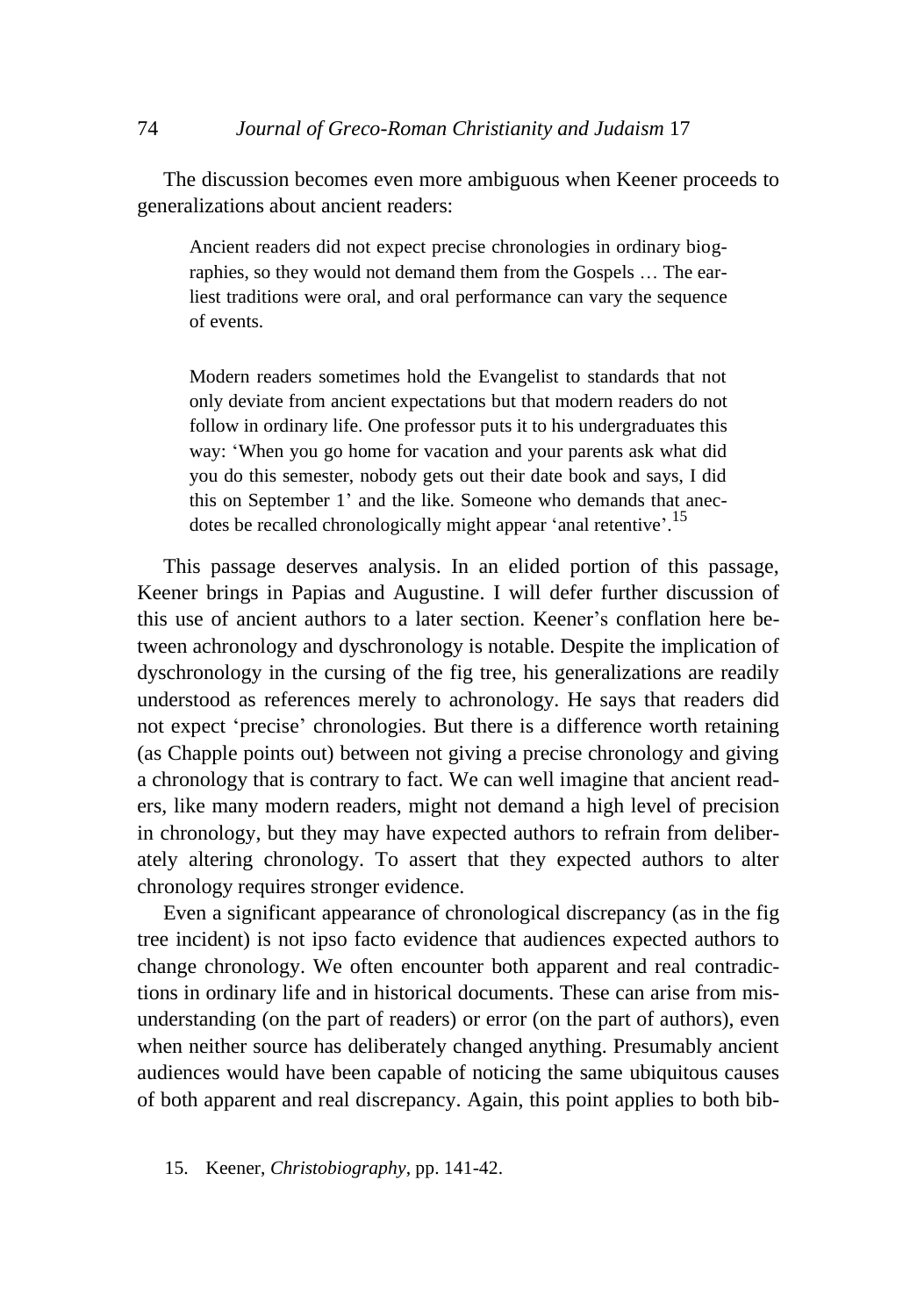lical and non-biblical accounts, regardless of one's stance on biblical inerrancy.

Ambiguity also affects Keener's mention of oral performance. The phrase 'vary the sequence of events' is perfectly ambiguous as between achronology and dyschronology. Keener further imagines a college student who gets out a date book in an informal context to give unnecessarily precise answers. Keener winds up with a statement that it would be 'anal retentive' to require that anecdotes 'be recalled chronologically.' This alludes to the fact that people often tell anecdotes in an informal, rambling fashion, jumping backward and forward in time. But that would not need to include any adaptation in which one deliberately alters the sequence of events. In fact, the very informality of such an oral account would seem to be artless and hence unlikely to include deliberate changes for symbolic reasons such as Keener alleges (elsewhere) for the Temple cleansing and here for the cursing of the fig tree.<sup>16</sup> Misunderstandings might arise from a meandering oral account, but those would be accidental, not the result of the speaker's literary artifice.

Thus far, the examples of unclarity in discussing chronology have been evangelical scholars (Frey, a non-evangelical scholar quoted above, is quite clear when he alleges that John has changed chronology). But mainstream scholarship is not immune to unclarity on this point. In Raymond Brown's commentary on the Fourth Gospel, it becomes clear that he thinks that John and/or the editor of the Gospel displaced dyschronologically, but his explanations of why such changes were acceptable to the evangelist(s) contain the same type of ambiguity that we have already seen.

In Brown's comments on the Temple cleansing, he states fairly clearly:

That we cannot harmonize John and the Synoptics by positing two cleansings of the temple precincts seems obvious … Let us look at the arguments that favor John's dating and those that favor the Synoptic dating … Why does the cleansing appear at the beginning of John's account? We suggest that the editing of the Gospel led to the transposition of the scene from the original sequence which related it to the last days before Jesus' arrest. We shall see that the story of Lazarus, which is probably a late addition to John's sequence, has become in John the chief motive for Jesus' arrest, displacing all the other factors

16. Craig S. Keener, *The Gospel of John: A Commentary* (2 vols.; Grand Rapids: Baker Academic, 2003), I, pp. 518-19.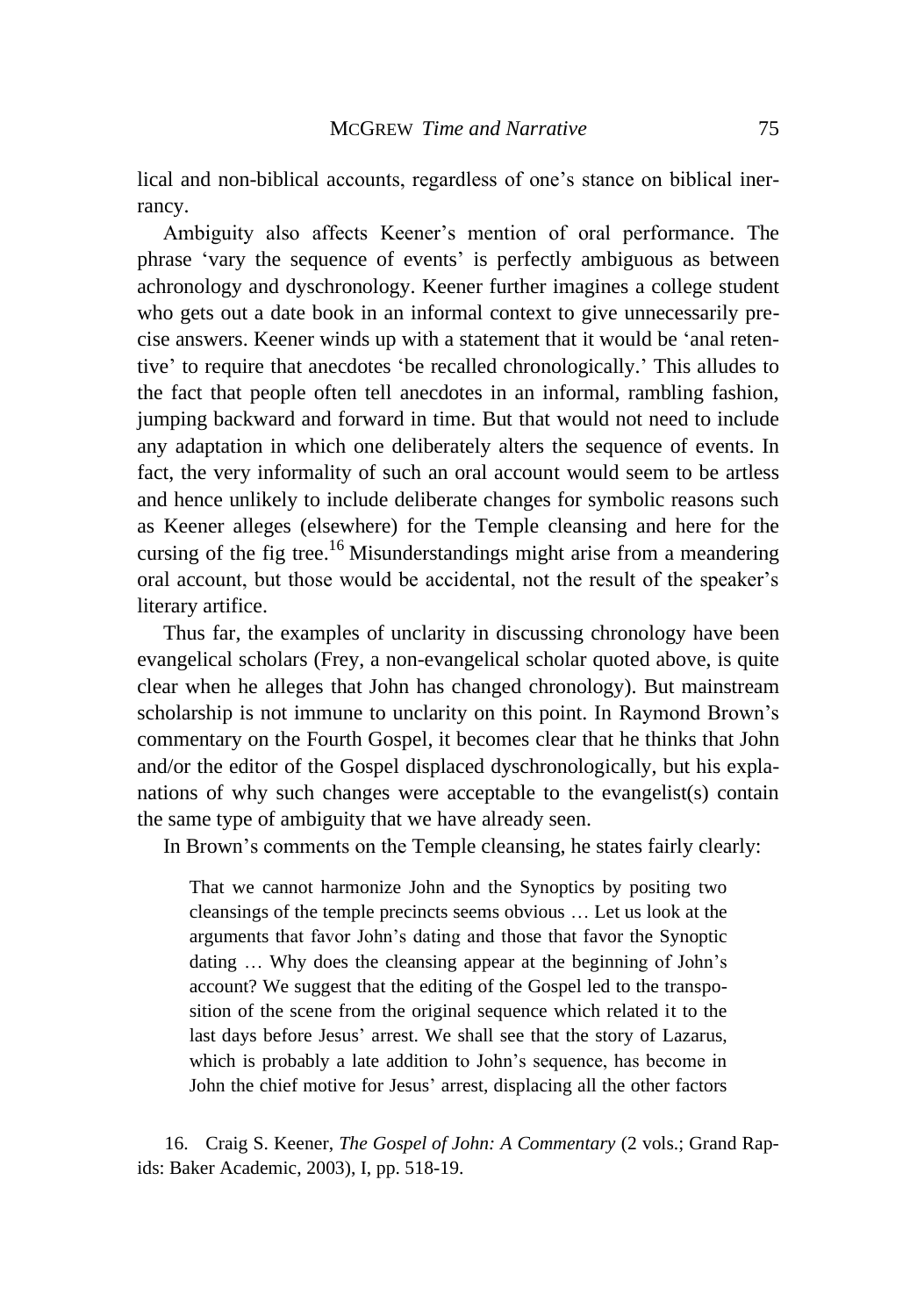that contributed to the tragedy. If the insertion of the Lazarus narrative caused a displacement of the cleansing scene, what more natural than to join it to an anti-Temple statement that was found in the beginning of the Johannine narrative? The fact that Jesus' first journey to Jerusalem occurred at Passover may have been another factor prompting the new localization of a scene that had originally been associated with the last Passover of Jesus' life. The new sequence even had a theological attractiveness ...<sup>17</sup>

The theory is that an editor has dyschronologically displaced the cleansing, since the raising of Lazarus took its place. According to Brown, we must choose between the Synoptic and Johannine chronologies at this point; the Gospels are not achronological, and their chronologies are incompatible.

But when he discusses chronology in the Fourth Gospel more generally and justifies the evangelist's (or editor's) activities, he is less clear:

Properly evaluated, the Synoptic tradition and the Johannine tradition are not contradictory; at times they illuminate each other through comparison … However, the fact that neither tradition shows a scientific interest in chronology betrays itself when we seek to combine them into a consecutive picture  $\ldots^{18}$ 

To say that the Gospels are not contradictory is quite confusing, given Brown's other views; in a straightforward sense, he does regard them as sometimes contradictory. Moreover, to say that they do not show 'a scientific interest in chronology' could, again, merely refer to achronological narration, especially in a context that says that they do not contradict each other. But he continues: '[I]n evaluating the Johannine picture of Jesus, we cannot neglect the inevitable modifications made in the various stages of Johannine composition.<sup>19</sup> This seems to imply dyschronology. So the passage contains indications of both, without making the distinction.

Similarly, when discussing the chronological setting of Jesus' dialogue with Nicodemus, he says:

17. Raymond E. Brown, *The Gospel according to John I–XII: A New Translation with Introduction and Commentary* (AB, 29; Garden City, NY: Doubleday, 1966), pp. 117-18.

18. Brown, *Gospel according to John*, p. l.

19. Brown, *Gospel according to John*, p. l.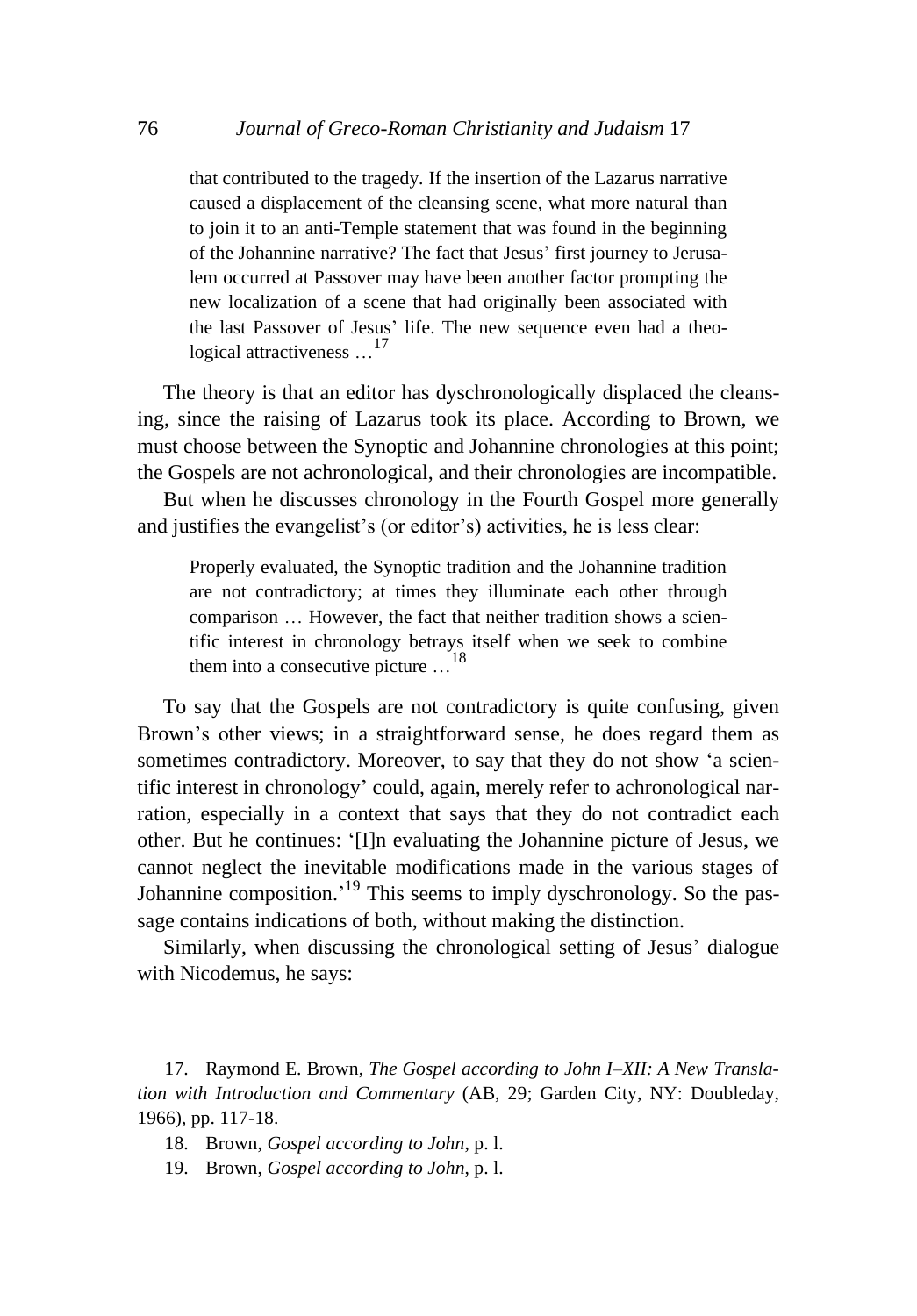John obviously intends Nicodemus to illustrate a partial faith in Jesus on the basis of signs … Such an illustration comes logically after examples of more satisfactory faith (the disciples at Cana) and of complete lack of faith ('the Jews' at the Temple). Thus, the sequence is at least logical. To seek perfect chronological sequence in John is a vain endeavor, for the evangelist himself has warned us that such was not his interest (xx 30)  $\dots^{20}$ 

His point about Jn 20.30 and the evangelist's 'interest' appears to be that the evangelist says that he could not include all of the things that Jesus did (Brown emphasizes the incompleteness elsewhere) and that his purpose was to produce faith. $^{21}$  But the statement that John lacks 'perfect chronological sequence' and that the sequence of events from Chapter 2 to Chapter 3 is logical is ambiguous. Merely to write an incomplete account that sometimes arranges events logically is not the same thing as knowingly placing a scene at an apparently historical point in one's story where it did not occur. Nor does Jn 20.30 even address the question of whether the evangelist sought to give his incomplete account in chronological order.

Brown appears to be quite open to the dyschronological possibility, given his remarks about the activities of the redactor in displacing the Temple cleansing. When discussing various theories about the actual and/or narrative setting of the conversation with Nicodemus, he says that, 'Such exercises of ingenuity are always interesting, but in the end one is discouraged by the lack of proof.<sup>22</sup> He seems to be saying that dyschronological placement may have occurred, along with elaboration upon what he calls a 'nucleus of traditional material,<sup> $23$ </sup> but that it is impossible to be sure exactly what the narrator has done chronologically.

Explaining dyschronological narration by saying that the evangelists are not interested in giving precise, scientific or complete chronological accounts is not helpful. Once the possibilities of achronological narration and ordinary error are recognized explicitly, we can see that incompleteness and inexactness, which are often unavoidable even in wholly historical works, do not necessitate dyschronology and should not lead us to expect it. By the same token, the invocation of those categories does not satisfy a reasonable

- 20. Brown, *Gospel according to John*, p. 135.
- 21. Brown, *Gospel according to John*, pp. xlix-l, 213, 315.
- 22. Brown, *Gospel according to John*, p. 135.
- 23. Brown, *Gospel according to John*, p. 136.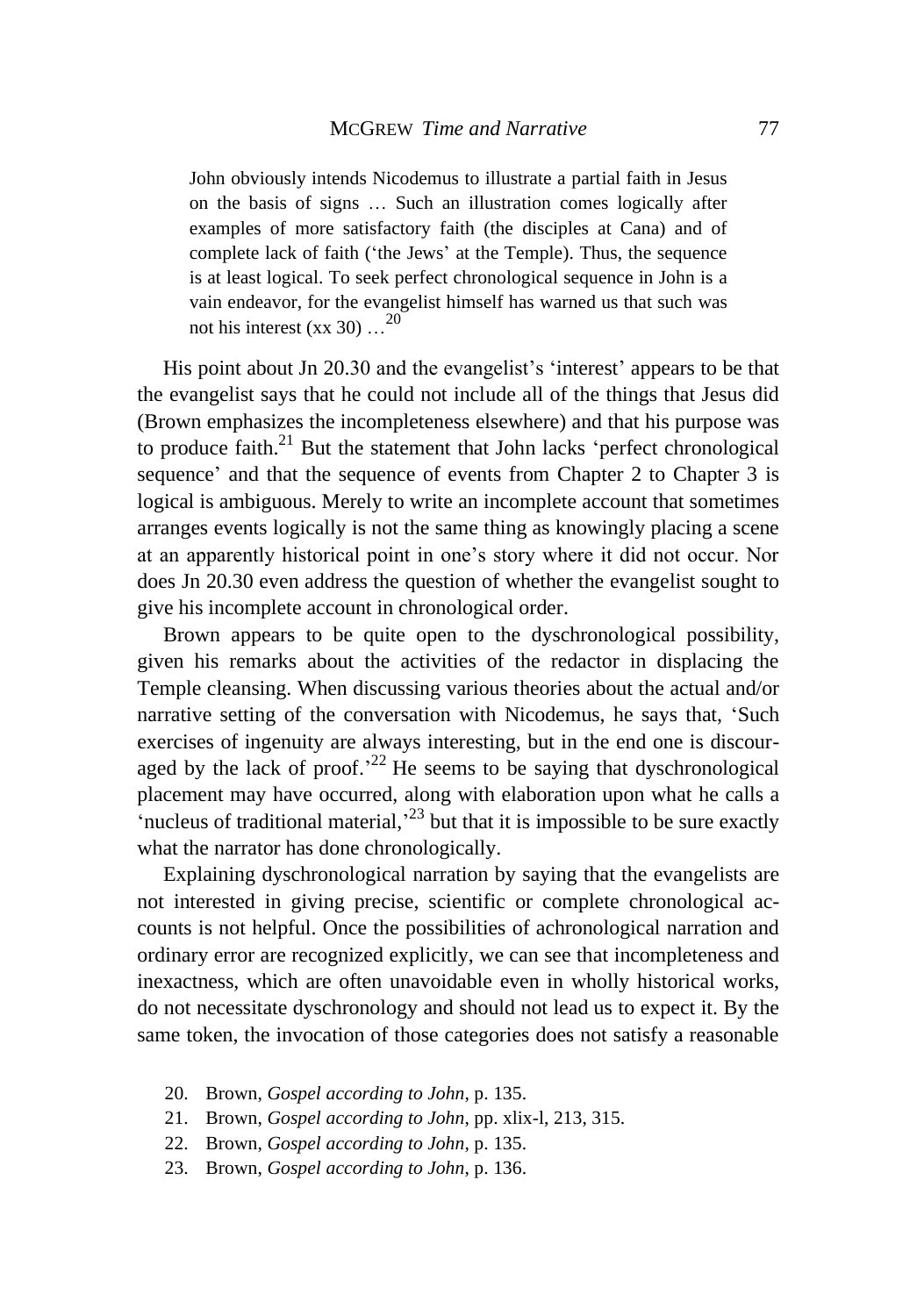burden of proof for concluding that an author has engaged in dyschronology, which is a fairly complex hypothesis. We should not merely note a suggested discrepancy in chronology, or note that the authors may not be giving a complete and precise chronological account and conclude from those facts alone that an author must have made a deliberate, non-historical change in chronology. That simply does not follow.

## *A Modern Misunderstanding*

It is useful to see how the failure to distinguish explicitly between achronological and dyschronological narration can create misunderstandings among contemporary scholars. Regarding the anointing of Jesus in Passion Week, Licona advocates dyschronological narration. He is quite explicit that either John or Mark has changed the day on which Jesus' feet were anointed, stating that Mark 'locates … the anointing two days prior to Passover,' but that John 'says it occurred six days before Passover.<sup>24</sup> He continues to say:

Either Mark or John appear to have changed the day, using synthetic chronological placement in order to bind the anointing explicitly to a different context than where it actually occurred … The event is presented as historical, but the stated chronology is artificial.<sup>25</sup>

Licona also says, '[E]ither Mark (followed by Matthew) or John [has] displaced the event,' and he seems inclined to think that it is John who has done so, partly because he thinks that John 'probably' dyschronologically moved the Temple cleansing.<sup>26</sup>

Licona does not discuss the possibility that either author achronologically moved the anointing, possibly because he considers it improbable. But this omission leads to a fascinating apparent misunderstanding of Craig Blomberg. For Blomberg *does* think that achronology is plausible in the case of the anointing. Blomberg suggests that Mark is narrating achronologically at this point for thematic reasons, simply telling about the anointing closer to Jesus' death. Mark's reason for doing so, on Blomberg's view, is that Jesus says that the anointing is for his burial:

- 24. Licona, *Why Are There Differences*, p. 191.
- 25. Licona, *Why Are There Differences*, p. 191.
- 26. Licona, *Why Are There Differences*, p. 150.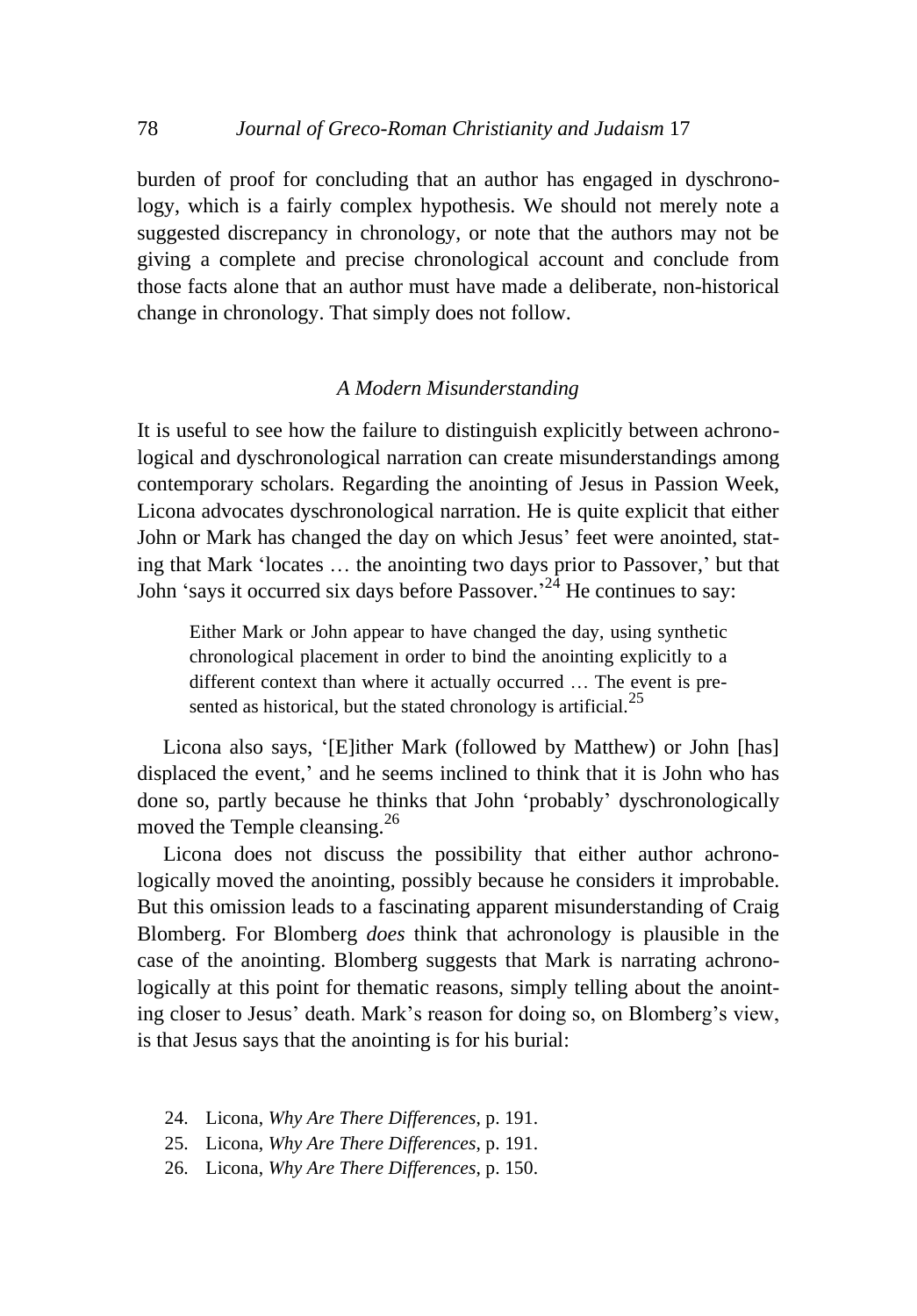As we draw close to John's account of Christ's death and resurrection, parallels with the Synoptics increase. 'Six days before the Passover' ([John 12] v. 1) brings us to the Saturday night before 'Palm Sunday'. John 12:1-8 parallels the anointing of Jesus by an unnamed woman in Mark 14:3-9 … apparently in the context of the last night of Jesus' life. The latter account is almost certainly referring to the same event as John does here … When one looks at the Markan passage, however, several indications suggest that Mark has thematically relocated (and Matthew has simply copied him) what John narrates in its correct chronological sequence. Mark 14:1-2 begins by observing that the Passover was still two days away, as the authorities continued to plot how to arrest Jesus. Verses 10-11 flow naturally from verse 2 as the continuation of that plot. Not until verse 12 do we come to the Last Supper account itself. Mark 14:3, on the other hand, is linked with verse 2 merely by a *kai* (and) and goes on to describe an incident that takes place at some unspecified time while Jesus 'was in Bethany'. Once we observe that both Mark and John have Jesus interpreting the anointing as preparation for his burial, one can understand why Mark would insert the story immediately preceding a description of other foreshadowings of his death, including his last meal with the Twelve … 27

Blomberg could be more explicit here, and that would be helpful, but a careful reading shows that he is saying that Mark narrated achronologically. The phrase 'thematically relocated,' though potentially confusing if taken out of context, goes together well with the express reference to Mark's nonchronological *kai* between vv. 2 and 3 and the mention of an 'unspecified time' when Jesus was in Bethany. Another phrase that might cause confusion is Blomberg's statement that the anointing in Mark is 'apparently in the context of the last night of Jesus' life,' but his continued discussion allows one to see that (in his view) a closer look at Mark reveals that he was not trying to indicate chronology. This is clearer still when one considers Blomberg's principle quoted above (from a different work cited above) that we should assume 'a chronological connection between two portions of the Synoptics only when the text explicitly presents one.<sup>28</sup> Mark (in Blom-

27. Craig L. Blomberg, *The Historical Reliability of John's Gospel: Issues and Commentary* (Downers Grove, IL: InterVarsity Press, 2001), p. 175.

28. Blomberg, *Historical Reliability of Gospels*, p. 169.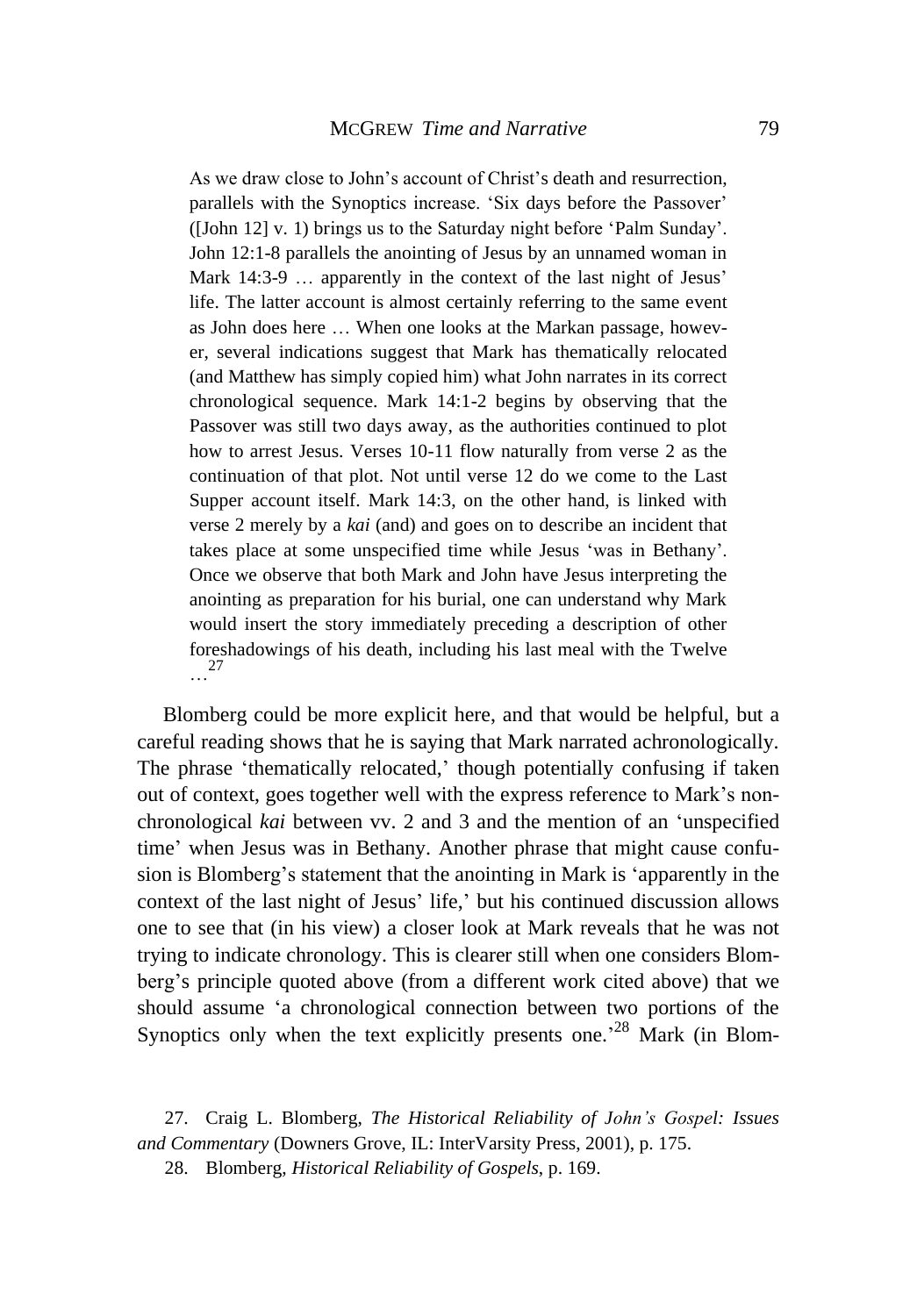berg's view) does not explicitly present a chronological connection here, and Blomberg therefore concludes that we should not assume one, which allows us to resolve the apparent discrepancy by way of achronology.

Again, I am not arguing that Blomberg's theory is probable but that achronological narration does appear to *be* his theory. Yet Licona seems to take him to be advocating dyschronology. Immediately after suggesting that Mark may have displaced the event to bring it closer to Jesus' burial, Licona has a footnote, which says, 'Preferring John's chronology over Mark's is Blomberg, *Historical Reliability of John's Gospel*, 175, Marcus, *Mark 8-16*, 932, and Witherington (note 63 above).<sup>29</sup>

Note 63 immediately follows a statement that Mark and John are reporting the same event. In that note, Licona says,

Blomberg (*Historical Reliability of John's Gospel*, 175) opines that Mark and John are 'almost certainly referring to the same event' and that 'Mark has thematically relocated (and Matthew has simply copied him) what John narrates in its correct chronological sequence' in order to foreshadow Jesus' death more closely to the event itself. Witherington likewise thinks 'Mark may have placed this story here for theological reasons … [and] the Johannine placement of the story in Bethany prior to the triumphal entry seems historically more probable'  $\dots$ <sup>30</sup>

Ben Witherington's discussion, which I will not take the space to quote further, exemplifies to some extent the ambiguity I have been describing throughout. The quotation that Licona gives is typical of the context in Witherington. It is plausible that Witherington means to suggest dyschronological narration, since he compares the placements in terms of historical probability.<sup>31</sup>

Joel Marcus, cited by Licona as agreeing with both Witherington and Blomberg, clearly is alleging that Mark dyschronologically moved the anointing. Marcus says, 'Mark's "after two days" may owe more to a desire to create a "holy week" and an OT allusion than to historical memory; at a

29. Licona, *Why Are There Differences*, p. 247 n. 69.

30. Licona, *Why Are There Differences*, p. 246 n. 63.

31. Ben Witherington III, *The Gospel of Mark: A Socio-Rhetorical Commentary* (Grand Rapids: Eerdmans, 2001), pp. 365-66.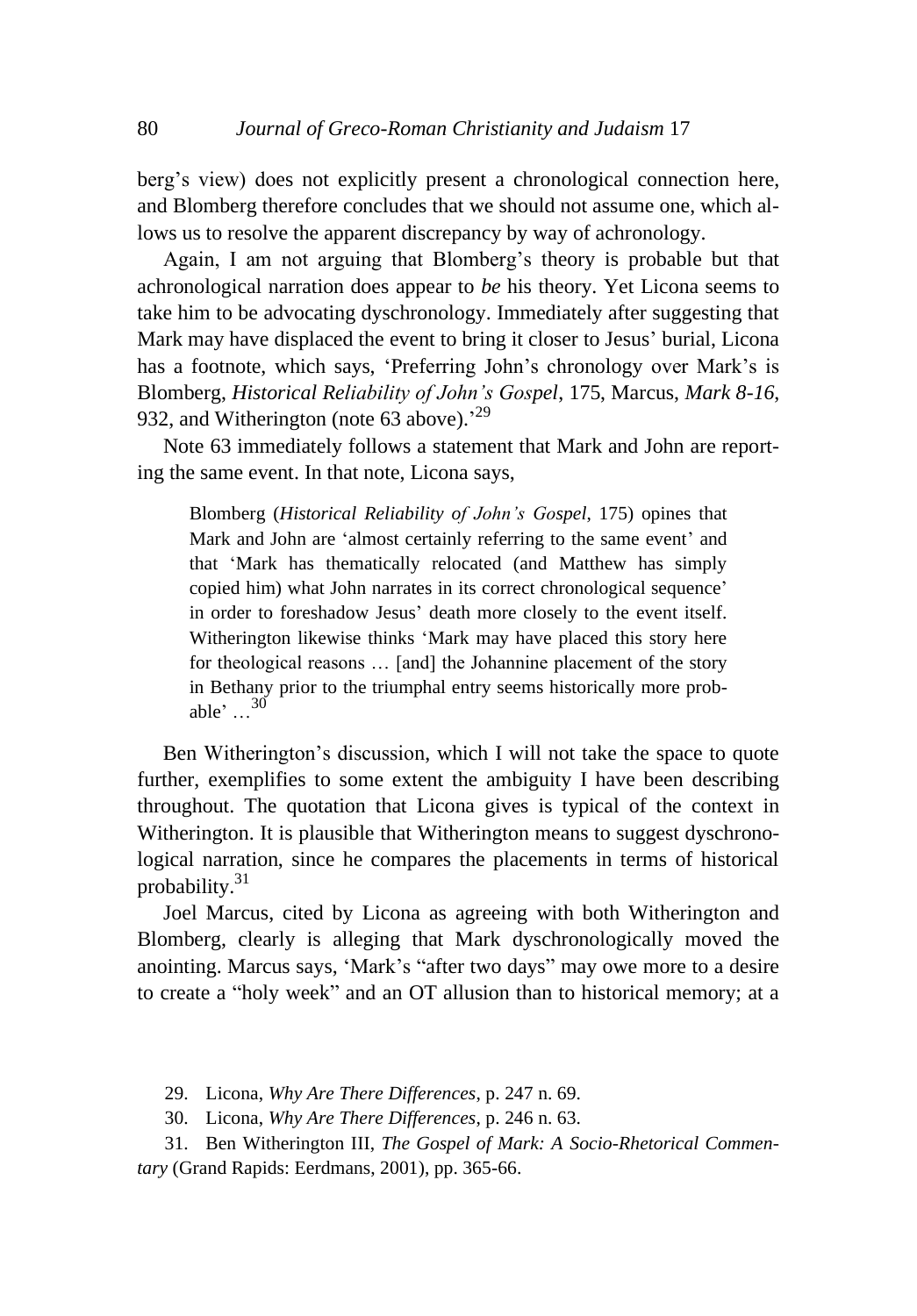comparable point in his narrative, John has "six days before the Passover" (John 12:1), which is more plausible  $\ldots$ <sup>32</sup>

The association of Blomberg's view with those of Witherington and Marcus increases the probability that Licona has misinterpreted Blomberg on this point. A reader who carefully followed Licona's discussion, including footnotes, would almost certainly get the impression that Blomberg thinks that Mark dyschronologically displaced the anointing.

It is possible to discern each scholar's own view of the alleged discrepancy: Licona thinks that one evangelist or the other has dyschronologically displaced the anointing, and he does not discuss the possibility of achronological narration. It is fairly clear that he would reject that conclusion. Blomberg thinks that Mark has achronologically displaced, and he does not discuss the possibility of dyschronological narration. It is fairly clear that he would reject that conclusion. Yet Licona seems to understand Blomberg as endorsing dyschronological narration by Mark. I suggest that this misunderstanding is a result of the fact that contemporary Gospels scholars do not habitually state their own views and analyze and interpret each other's statements in light of the distinction promoted in this paper.

#### *Overreading and Misapplying Ancient Authors*

The live possibility that contemporary scholars will misunderstand one another and that lay audiences will misunderstand scholars is reason enough for introducing greater clarity in discussions of chronology. At least as urgent is the need to avoid misunderstanding and misapplying ancient authors. Much of the scholarship under consideration here presents itself as helping us to understand ancient authors and audiences as they understood themselves, avoiding anachronism. But if an ancient author such as Papias or Augustine is endorsing achronology at most and we take him to be endorsing dyschronology, we have failed to understand that author as he understood himself. The distinction between achronology and dyschronology is important for accurate historical interpretation of ancient sources.

As quoted above, immediately after apparently endorsing dyschronological narration concerning the fig tree, Craig Keener generalizes about the

<sup>32.</sup> Joel Marcus, *Mark 8–16: A New Translation with Introduction and Commentary* (AB, 27A; New Haven: Yale University Press, 2009), p. 932.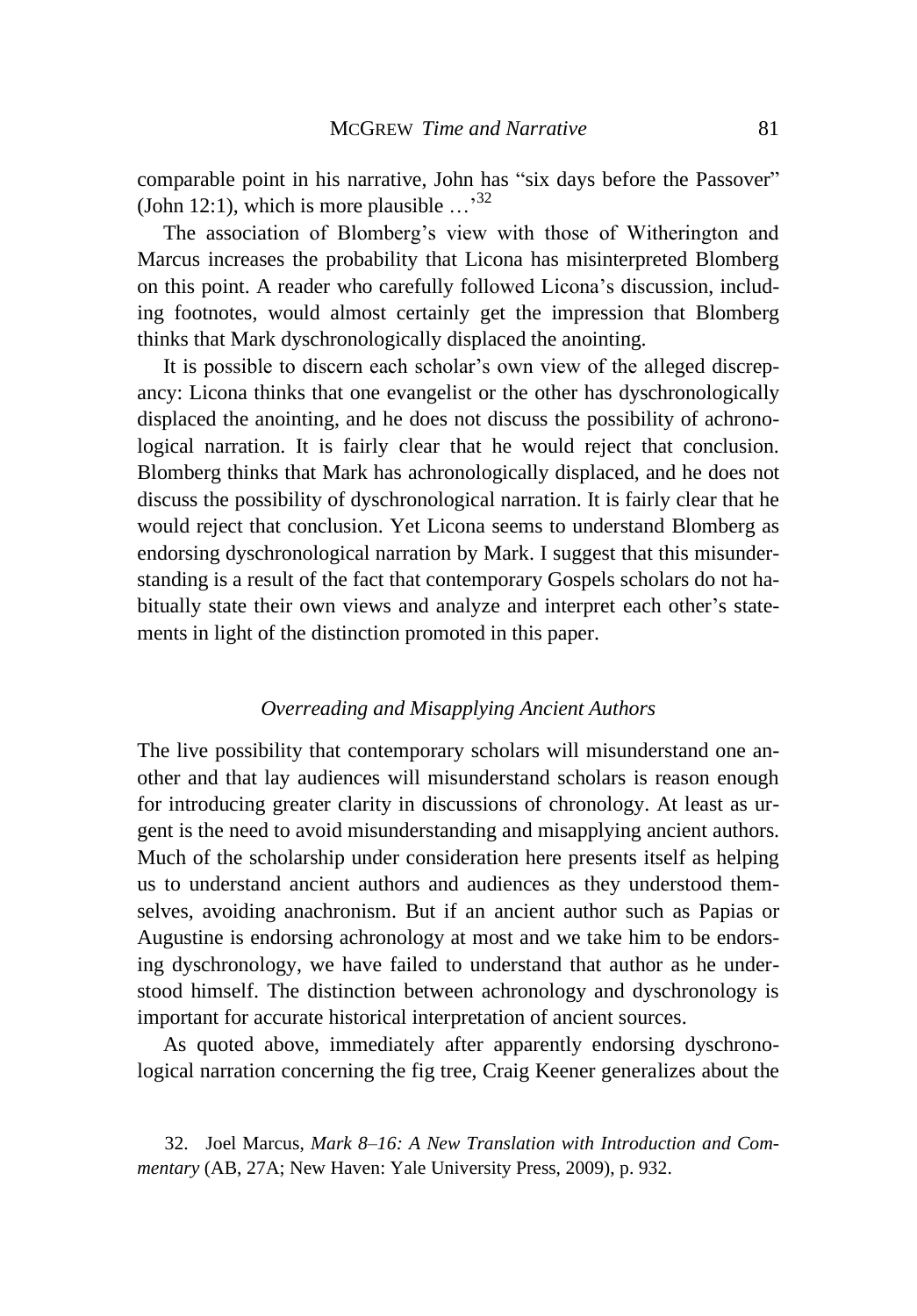expectations of ancient audiences. In doing so, he brings in both Papias and Augustine:

Ancient readers did not expect precise chronologies in ordinary biographies, so they would not demand them from the Gospels. Augustine suggested the Evangelists wrote their Gospels as God recalled the accounts to their memory. Much earlier, just a generation after the final first-century Gospel, Papias claimed that Mark wrote what he heard from Jesus' disciple Peter, but that Peter did not narrate it (hence Mark did not write it) in order. Technically, Papias may refer simply to rhetorically proper biographical order, but the random character probably also suggests that Peter did not recount events in chronological sequence.<sup>33</sup>

Why does Keener think that this ambiguous generalization about ancient readers is supported by Papias? Here is the well-known passage to which he refers:

The Elder used to say: Mark, in his capacity as Peter's interpreter, wrote down accurately as many things as he recalled from memory though not in an ordered form—of the things either said or done by the Lord. For he [Mark] neither heard the Lord nor accompanied him, but later, as I said, [he heard and accompanied] Peter, who used to give his teachings in the form of *chreiai*, but had no intention of providing an ordered arrangement of the *logia* of the Lord. Consequently Mark did nothing wrong when he wrote down some individual items just as he ... related them from memory. For he made it his one concern not to omit anything he had heard or to falsify anything.<sup>34</sup>

Much has been written on the proper interpretation of this passage.<sup>35</sup> Does *taxis* (order), as Papias uses it in this passage, refer to chronological order, to rhetorical order, or to both? Is Papias saying that Mark did not

33. Keener, *Christobiography*, pp. 141-42.

34. Eusebius, *Hist*. *eccl*. 3.39.15. See Richard Bauckham, *Jesus and the Eyewitnesses: The Gospels as Eyewitness Testimony* (Grand Rapids: Eerdmans, 2nd edn, 2017), p. 203.

35. F.H. Colson, 'Τάξει in Papias (The Gospels and the Rhetorical Schools)', *JTS* 14 (1912), pp. 62-69; Arthur Wright, 'Τάξει in Papias', *JTS* 14 (1913), pp. 298- 300; Martin Hengel, *Studies in the Gospel of Mark* (Philadelphia: Fortress Press, 1985), pp. 48-50, 154 n. 67; Bauckham, *Jesus and the Eyewitnesses*, pp. 217-21.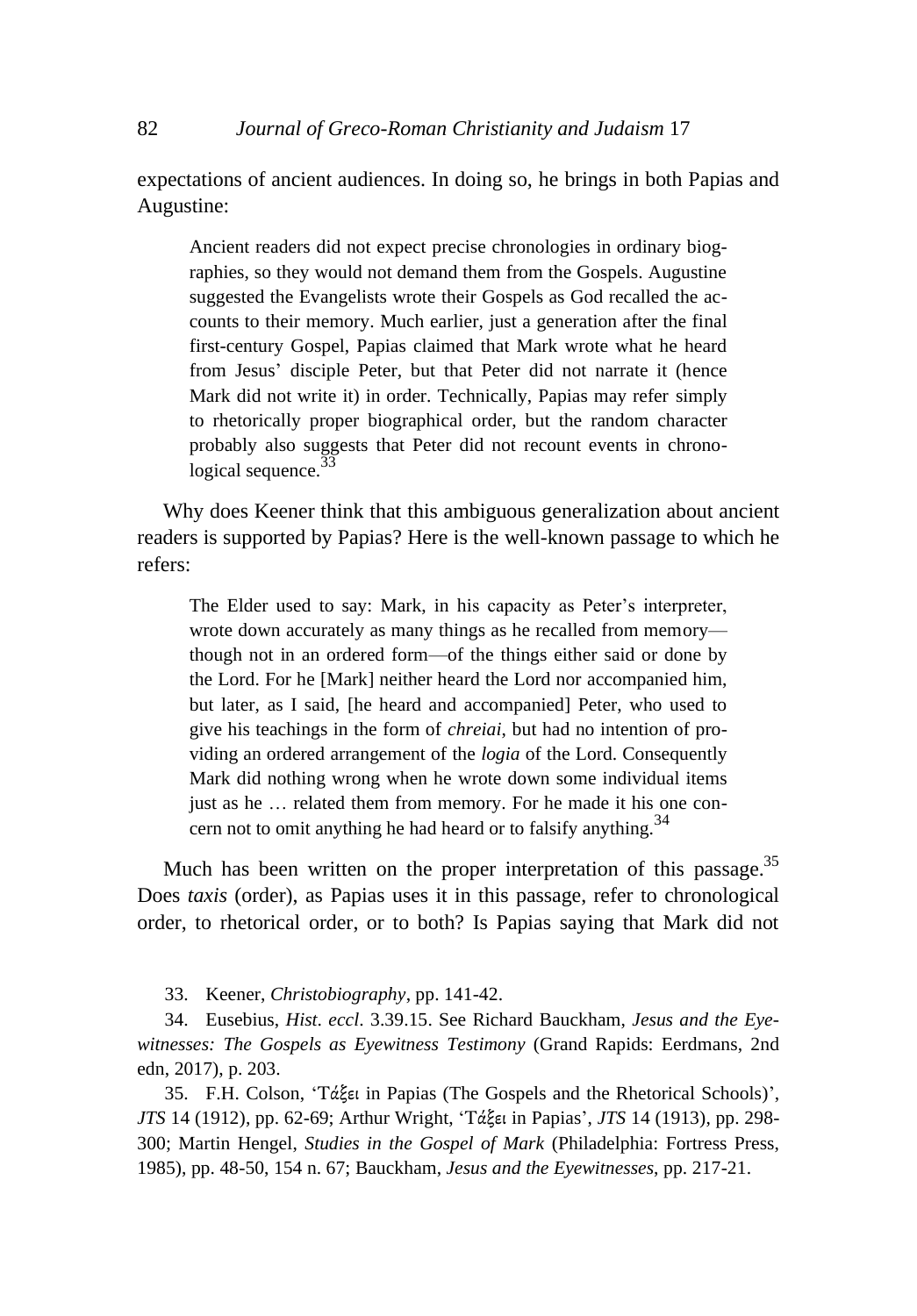write his Gospel in chronological order? Suppose that we grant for the sake of the argument that he is. Richard Bauckham agrees with Keener that 'order' here refers, inter alia, to chronology, which is to say that (according to Papias), Mark's Gospel lacks a chronological ordering that it might otherwise have. Bauckham suggests that Papias is saying that it lacks this ordering because Mark was not an eyewitness of Jesus' ministry and because Peter did not relate anecdotes in chronological order.<sup>36</sup> But even if one accepts that 'order' here refers to chronology, it does not follow that Papias (in excusing Mark's lack of *taxis*) is excusing or endorsing dyschronology as opposed to achronology.

Martin Hengel goes so far as to suggest that Papias thought that Mark's chronology was sometimes erroneous, due to his doing the best he could while writing down the memories of Peter. In Hengel's view, Papias disapproves of Mark's Gospel for that reason, preferring John's chronology.<sup>37</sup> But even on Hengel's theory (which I consider to be an overinterpretation), Papias is accusing Mark of mere error (category [2] discussed earlier), not attributing dyschronological narration to him, much less endorsing it.

One could even argue that Papias's insistence that Mark made it his concern not to falsify anything has evidential force against dyschronological narration, a point that Hengel seems tacitly to acknowledge when he says that for Papias to have said anything less would have been a '*direct* dismisssal of Mark.<sup>38</sup> Perhaps advocates of dyschronological theories would insist that deliberately changing the order of events should not be called 'falsifying', but they need to make an independent case demonstrating that this was how the evangelists, their audiences, and Papias thought of the matter. Papias certainly does not say that knowingly changing chronology would not be falsifying.

This quotation from Papias is, at a minimum, not helpful to the strong conclusion that the evangelists and their audiences accepted dyschronological narration. Yet Keener emphasizes the time at which Papias lived and wrote as though his temporal proximity to the Gospels supports what Keener has just suggested about the fig tree incident—namely, that Matthew and/or Mark adapted the chronology of the fig tree and the Temple cleansing.

- 36. Bauckham, *Jesus and the Eyewitnesses,* pp. 217-21.
- 37. Hengel, *Studies in the Gospel of Mark*, pp. 49, 154 n. 67.
- 38. Hengel, *Studies in the Gospel of Mark*, p. 49. Italics in original.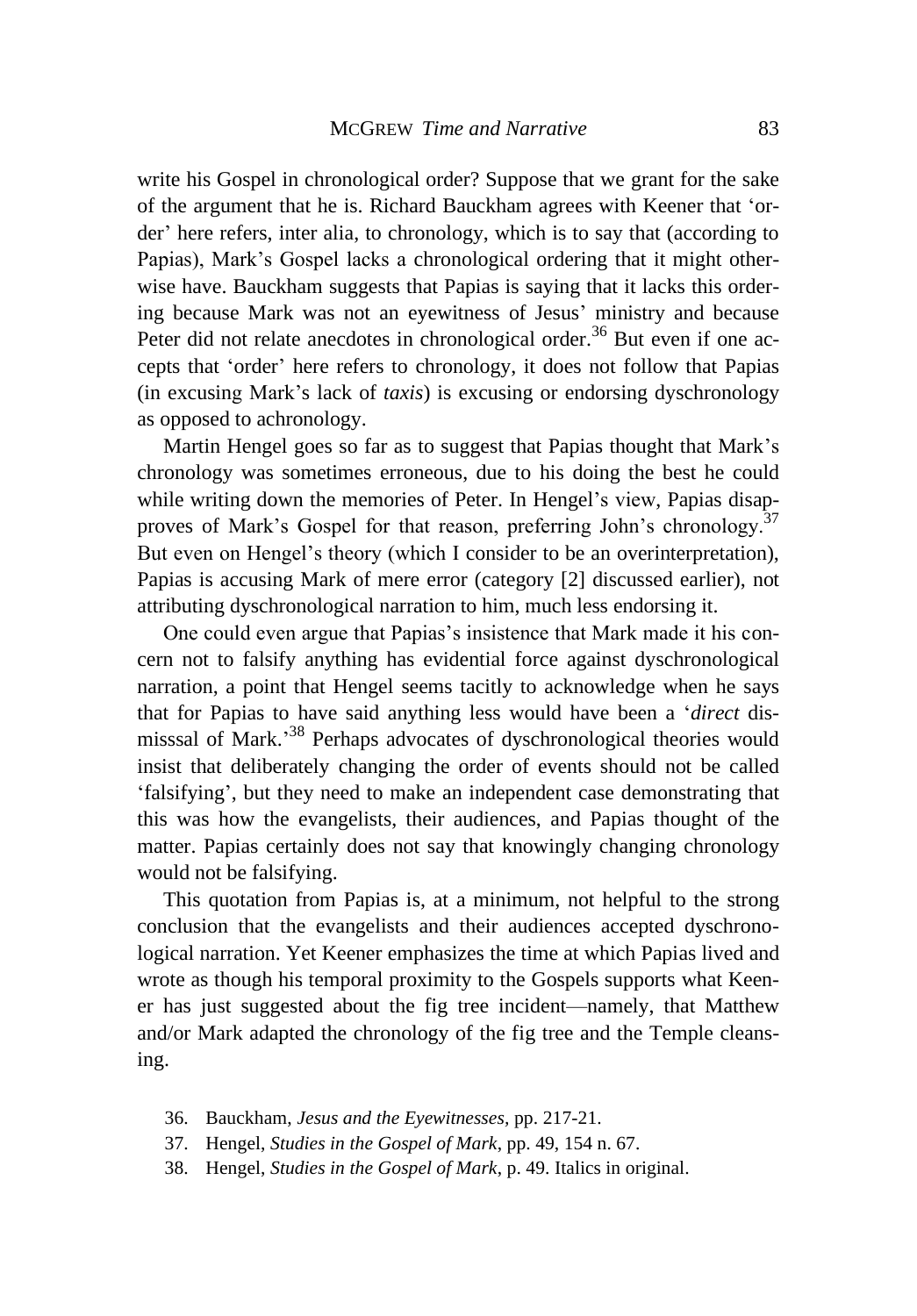If this use of Papias is a case of overreading, the use of Augustine is even more problematic. Both in the passage just quoted and in his commentary on John, Keener uses an Augustine citation about narrating as God brought things to mind to support a generalization about ancient biography:

In contrast to modern historical biography, ancient biographers also did not need to follow a chronological sequence; most felt free to rearrange their material topically … Matthew … follows the more common topical format (compare his five topical discourse sections). Nor did early Christians expect the Gospels to reflect chronological sequence; Augustine suggested the evangelists wrote their Gospels as God recalled the accounts to their memory  $\ldots$ <sup>39</sup>

What Keener says here could easily be read as referring only to achronological narration. Note the repeated use of 'topical' and the contrast between topical and chronological ordering. Nor do the footnotes with which these sentences are peppered support dyschronological narration. One footnote, for example, cites *4 Macc*. 12.7, in which the narrator mentions a mother's exhortation to her son as it comes up in the story but expressly defers an account of what she said. This hardly seems promising as support for ancient audiences' and authors' acceptance of chronological change (it is not even an instance of achronology). $^{40}$ 

Yet later in the commentary, when he discusses the Temple cleansing, Keener refers to this earlier discussion of topical order as if it supports his dyschronological view of that incident: '[M]ore likely John adapts the more familiar chronology of the passion tradition to make an important point. (As noted in the introduction, ch. 1, ancient readers did not expect ancient biographies to adhere to chronological sequence).<sup> $41$ </sup> John supposedly changed the chronology from that in the Synoptics to make a theological point, but this was acceptable because, supposedly, ancient readers expected dyschronological narration to occur at times. Keener uses Augustine even more immediately to support dyschronology in the discussion of the fig tree in *Christobiography*.

It is thus quite surprising to turn to the context of the Augustine citation:

- 39. Keener, *Gospel of John*, pp. 12-13.
- 40. Keener, *Gospel of John*, p. 12 n. 100.
- 41. Keener, *Gospel of John*, p. 518.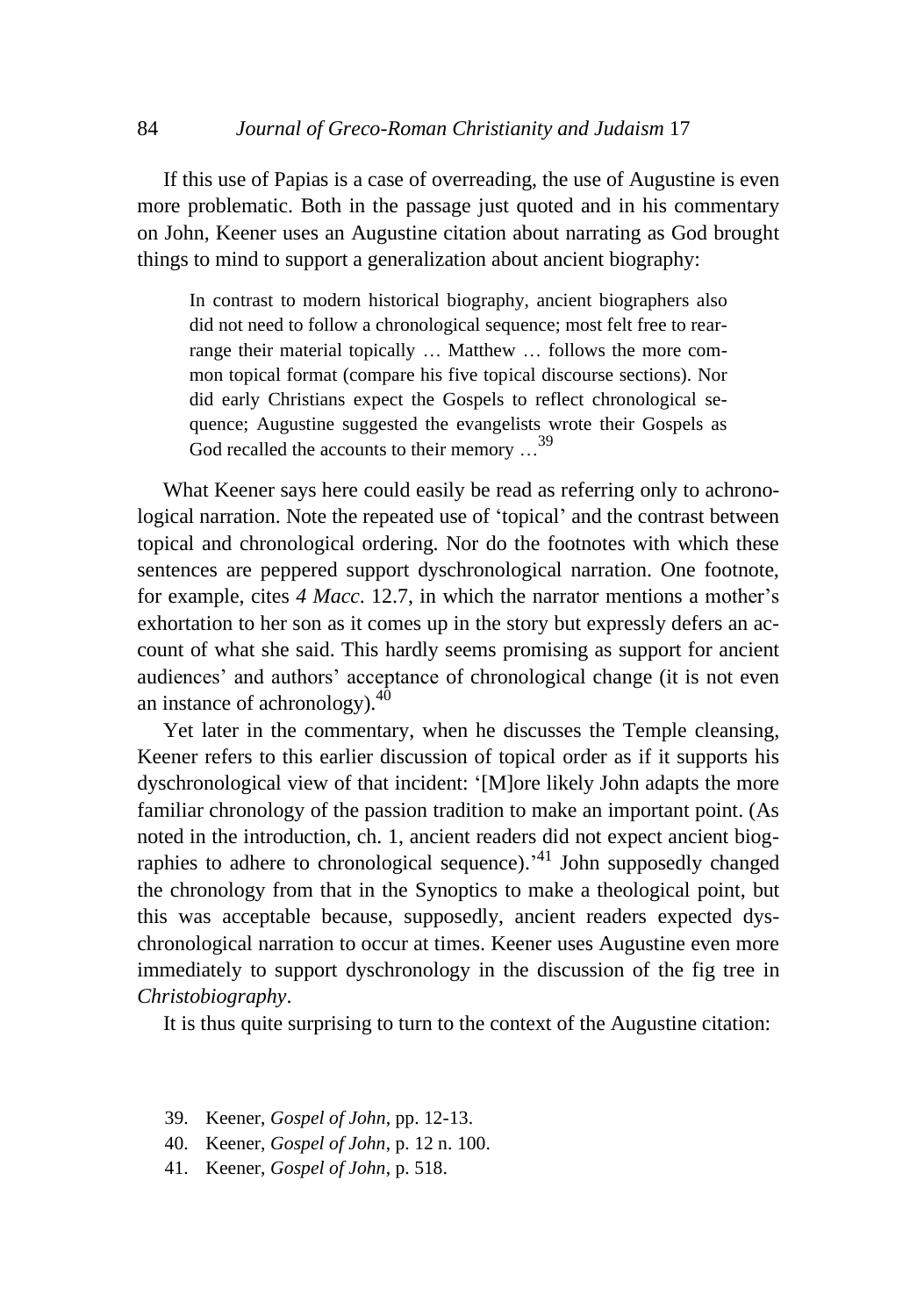Matthew proceeds in the following terms: And when Jesus had come into Peter's house, He saw his wife's mother laid, and sick of a fever. And He touched her hand, and the fever left her: and she arose, and ministered unto them. Matthew has not indicated the date of this incident; that is to say, he has specified neither before what event nor after what occurrence it took place. For we are certainly under no necessity of supposing that, because it is recorded after a certain event, it must also have happened in actual matter of fact after that event … For of what consequence is it in what place any of them may give his account; or what difference does it make whether he inserts the matter in its proper order, or brings in at a particular point what was previously omitted, or mentions at an earlier stage what really happened at a later, provided only that he contradicts neither himself nor a second writer in the narrative of the same facts or of others? ... IIIt is reasonable enough to suppose that each of the evangelists believed it to have been his duty to relate what he had to relate in that order in which it had pleased God to suggest to his recollection the matters he was engaged in recording. At least this might hold good in the case of those incidents with regard to which the question of order, whether it were this or that, detracted nothing from evangelical authority and truth … For this reason, therefore, when the order of times is not apparent, we ought not to feel it a matter of any consequence what order any of them may have adopted in relating the events. But wherever the order is apparent, if the evangelist then presents anything which seems to be inconsistent with his own statements, or with those of another, we must certainly take the passage into consideration, and endeavour to clear up the difficulty. $42$ 

Augustine could scarcely be clearer. He says that it does not matter if the evangelists have narrated events in differing order, because they have probably often narrated achronologically. He uses this suggestion to answer a claim of discrepancy about order (between Jesus' healing Peter's mother and healing a leper). He hammers the point home: When the order of times is *not* apparent, we should not be concerned if events are told in a different order in different Gospels. But when the evangelist presents anything that appears to create a discrepancy, either between his own statements or with

<sup>42.</sup> Augustine, *Cons*. 2.21.51-52. See online: http://newadvent.org/fathers/ 1602221.htm.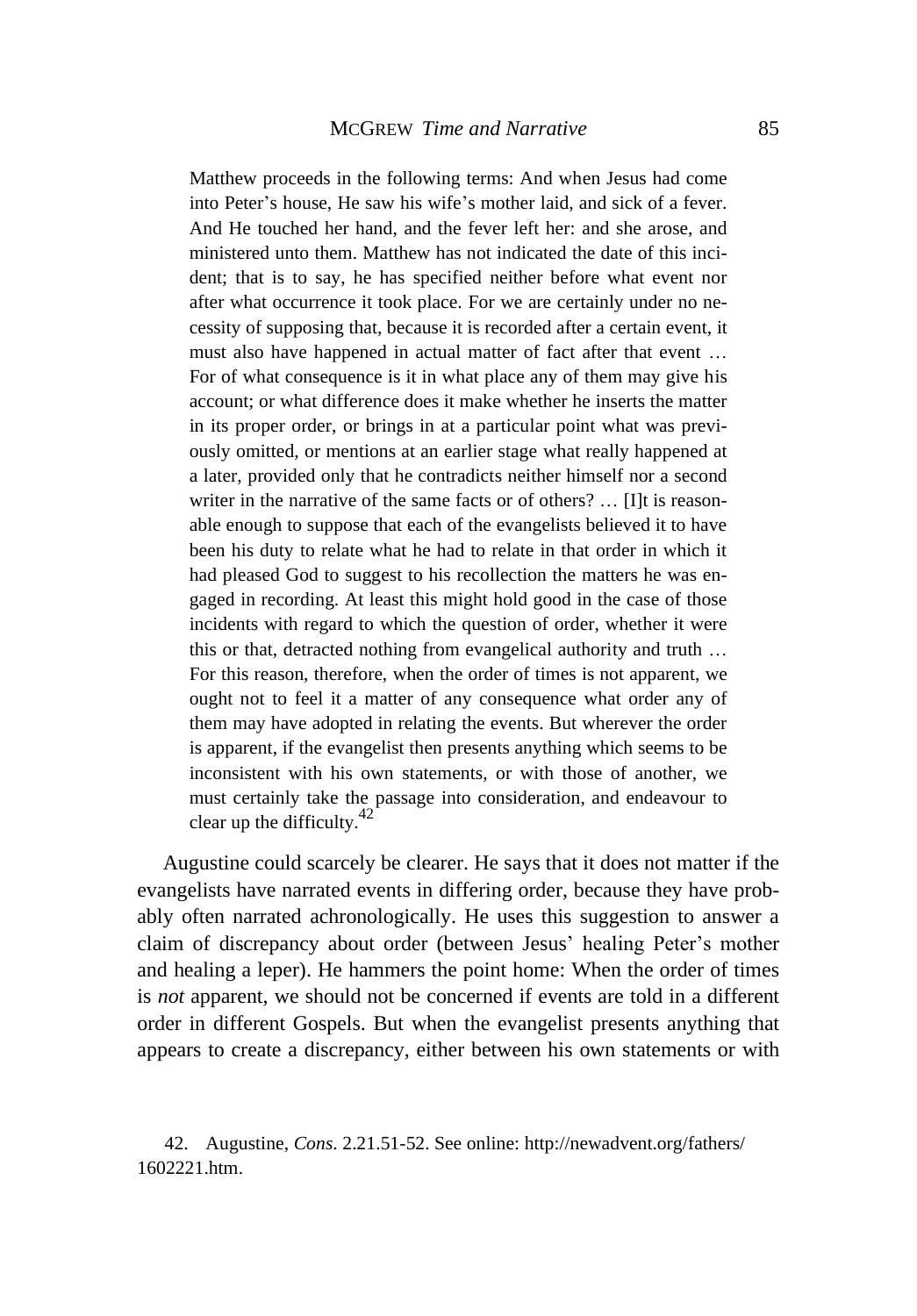another biblical author's, we must try to clear up the difficulty, which is to say, we must harmonize.

That Augustine would reject dyschronological narration is undeniable, based on this passage. That he was well aware of the concept of achronological narration is equally evident. The citation of this passage in support of the idea that ancient readers accepted dyschronology arises from a failure on the part of a modern scholar to maintain the distinction between achronology and dyschronology.

## *Conclusion: Clarity First*

No one benefits from persistent vagueness and misunderstanding, either among modern scholars or in interpreting ancient documents. It would be better to avoid unqualified statements that authors are unconcerned about chronology or that ancient audiences did not expect precise chronology. Some claims under that heading postulate achronology, for example, that Luke merely narrated the temptations in the wilderness in a different order from Matthew or that Luke merely narrated in a rushed and incomplete fashion in Luke 24. Others propose dyschronology, for example, that John moved the Temple cleansing to the beginning of Jesus' ministry to make a theological point or that Luke placed all the events after Jesus' resurrection onto a single day. Even when speaking or writing in an informal context, scholars should try to avoid the misunderstanding that will almost certainly arise from conflating these categories.

It might seem that such a distinction will appeal narrowly to evangelical biblical scholars, who are more likely than non-evangelicals to argue that the evangelists recorded literally true information. The explicit category of achronological narration is useful in that respect, which may be why we find many references to topical narration in evangelical scholarship. But we should not be too quick to think that these issues are relevant only to those with theological worries about biblical errors. The question of whether Plutarch (for example) was trying to imply chronology and/or trying to change chronology is relevant to classicists' conclusions about his historical reliability. Anyone doing historiography has an interest in the accuracy of generalizations about ancient audience expectations.

One effect of clearly separating achronology and dyschronology might be that we question the claim that ancient authors and audiences accepted